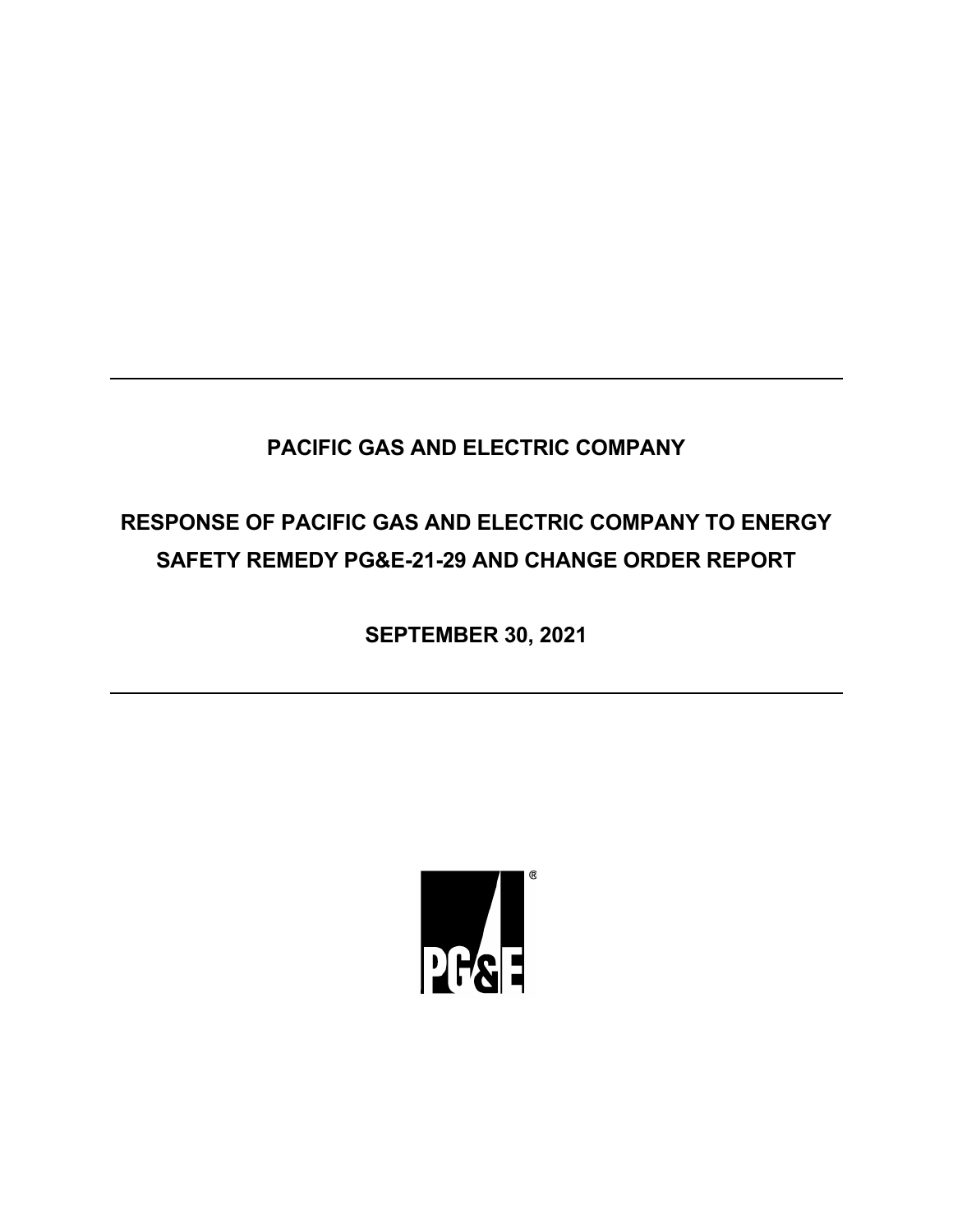# **Response to Remedy PG&E-21-29 Per Office of Energy Infrastructure Safety (OEIS) Action Statement on 2021 Wildfire Mitigation Plan (WMP)**

Utility #: PG&E-21-29

#### *Issue Title:*

*PSPS targets and projections set to expire*

#### *Issue Description:*

*Pacific Gas and Electric Company (PG&E or the Company) states that its Public Safety Power Shutoff (PSPS) approach will likely change in August 2021. When PG&E updates its approach, the PSPS targets and projections presented in its WMP Update and Revision Notice response will become obsolete.*

### *Remedies Required and Alternative Timeline if Applicable:*

*As soon as practicable, and no later than September 30, 2021, PG&E must submit a Change Order Report:*

- *1) Describing in full and complete detail its updated PSPS protocols.*
- *2) Showing how its updated PSPS protocols affect PSPS projections (Table 11).*
- *3) Showing how its updated PSPS protocols affect all quantitative and qualitative target for reducing the scale, scope, and frequency of PSPS.*
- *4) Meeting all requirements for a Change Order Report set out in Section 7 of this Action Statement.*

### Introduction to PG&E-21-29 Response:

In Sections 8.2.2 and 8.2.6 of our Revised 2021 WMP submitted on June 3, 2021, we outlined our tactical and decision-making protocols for initiating PSPS de-energization events.**1** In the Revised 2021 WMP, we explained that, at that time, we were continuing to evaluate and improve the models and protocols that we use to inform PSPS decisions and described the 2020 PSPS Protocols Plus Tree Overstrike Criteria Potential and Priority Tags, which were the Distribution protocols deployed at the time.**2**

**<sup>1</sup>** See Revised 2021 WMP, p. 950 (Section 8.2.2) and p. 978 (Section 8.2.6).

**<sup>2</sup>** Revised 2021 WMP, pp. 979-982.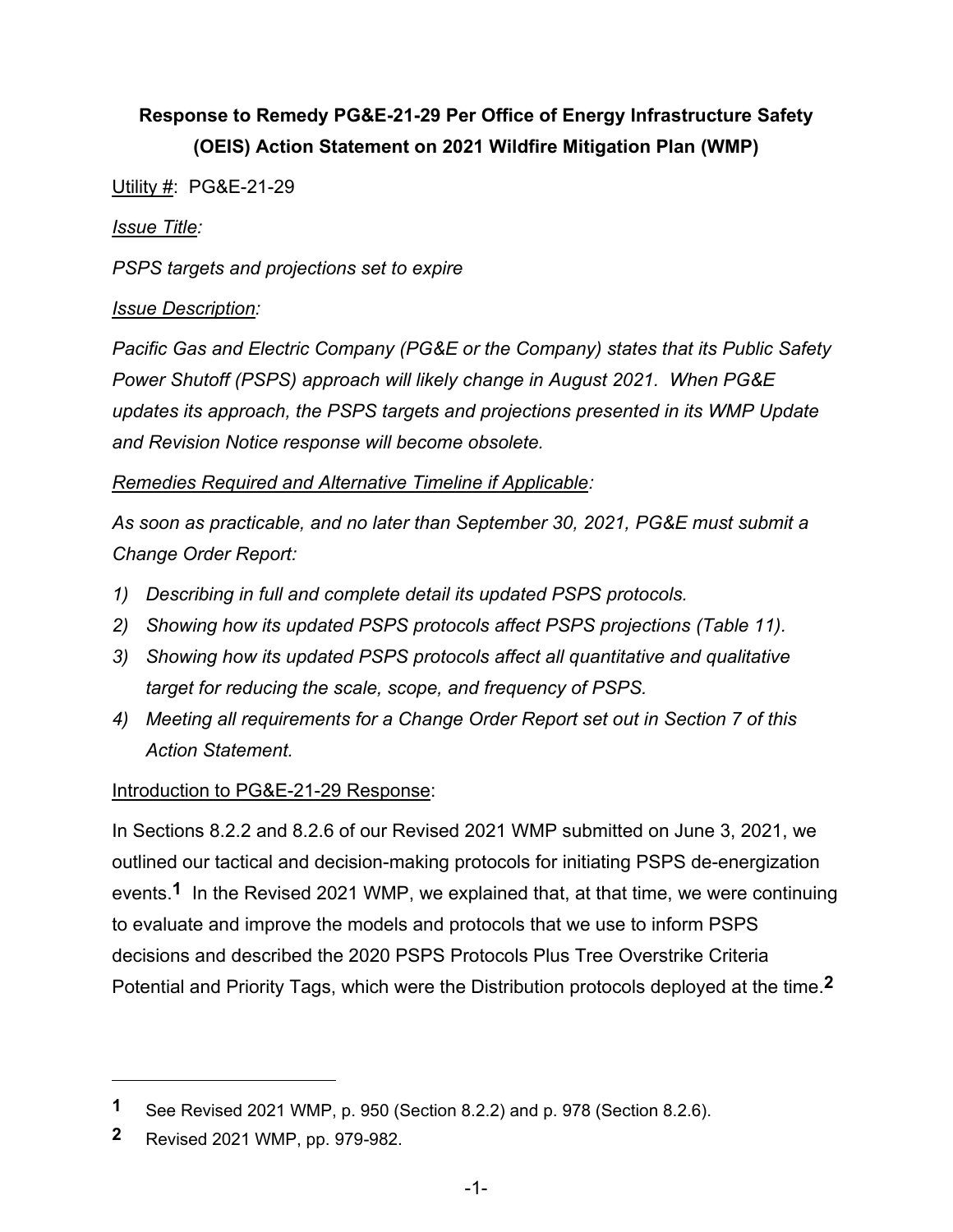In August 2021, we completed the development of our 2021 PSPS Protocols and discontinued using the 2020 PSPS Protocols Plus Tree Overstrike Criteria Potential and Priority Tags. Therefore, as of August 2021, we are using the updated 2021 PSPS Protocols to assess PSPS events.

In the Revised 2021 WMP, we were describing our PSPS Distribution Protocols, which were referred to as "PSPS Protocols." However, in September 2021, we also completed the development of our 2021 PSPS Transmission Protocols. In our response to Remedy PG&E-21-29, we will address both the 2021 PSPS Distribution and Transmission Protocols and refer to them jointly as the "2021 PSPS Protocols." Whenever we address just a subset of the protocols (i.e., Distribution or Transmission) we will specify this subset as either the 2021 PSPS Protocols (Distribution) or the 2021 PSPS Protocols (Transmission).

For clarity, we are also providing in Table PG&E-Remedy-21-29-1 below the naming convention that we will use for each of these protocols and the time periods that protocols were or that we expect the protocols to be in effect.

| <b>PSPS Protocol Name</b>                                                                         | Time Period in Effect      |  |  |
|---------------------------------------------------------------------------------------------------|----------------------------|--|--|
| 2020 PSPS Protocols                                                                               | June 2020 - May 2021       |  |  |
| 2020 PSPS Protocols Plus Tree Overstrike<br>Potential and Priority Tags <sup>(a)</sup>            | May 2021 - August 2021     |  |  |
| 2021 PSPS Protocols                                                                               |                            |  |  |
| 2021 PSPS Protocols (Distribution)<br>$\bullet$                                                   | August 2021 - Fall 2022    |  |  |
| 2021 PSPS Protocols (Transmission)                                                                | September 2021 - Fall 2022 |  |  |
|                                                                                                   |                            |  |  |
| The update on the 2020 PSPS Protocols Plus Tree Overstrike Potential and Priority Tags was<br>(a) |                            |  |  |

#### **TABLE PG&E-REMEDY-21-29-1: PSPS PROTOCOLS AND TIME PERIOD IN EFFECT**

As part of our PSPS continuous improvement process, PG&E plans to develop 2022 PSPS Protocols in early 2022 and operationalize them in advance of the 2022 PSPS season.

associated with the 2020 PSPS Distribution protocols.

In the remainder of this response to Remedy PG&E-21-29, we will focus on describing the 2021 PSPS Protocols and providing the requested information, including information for a Change Order.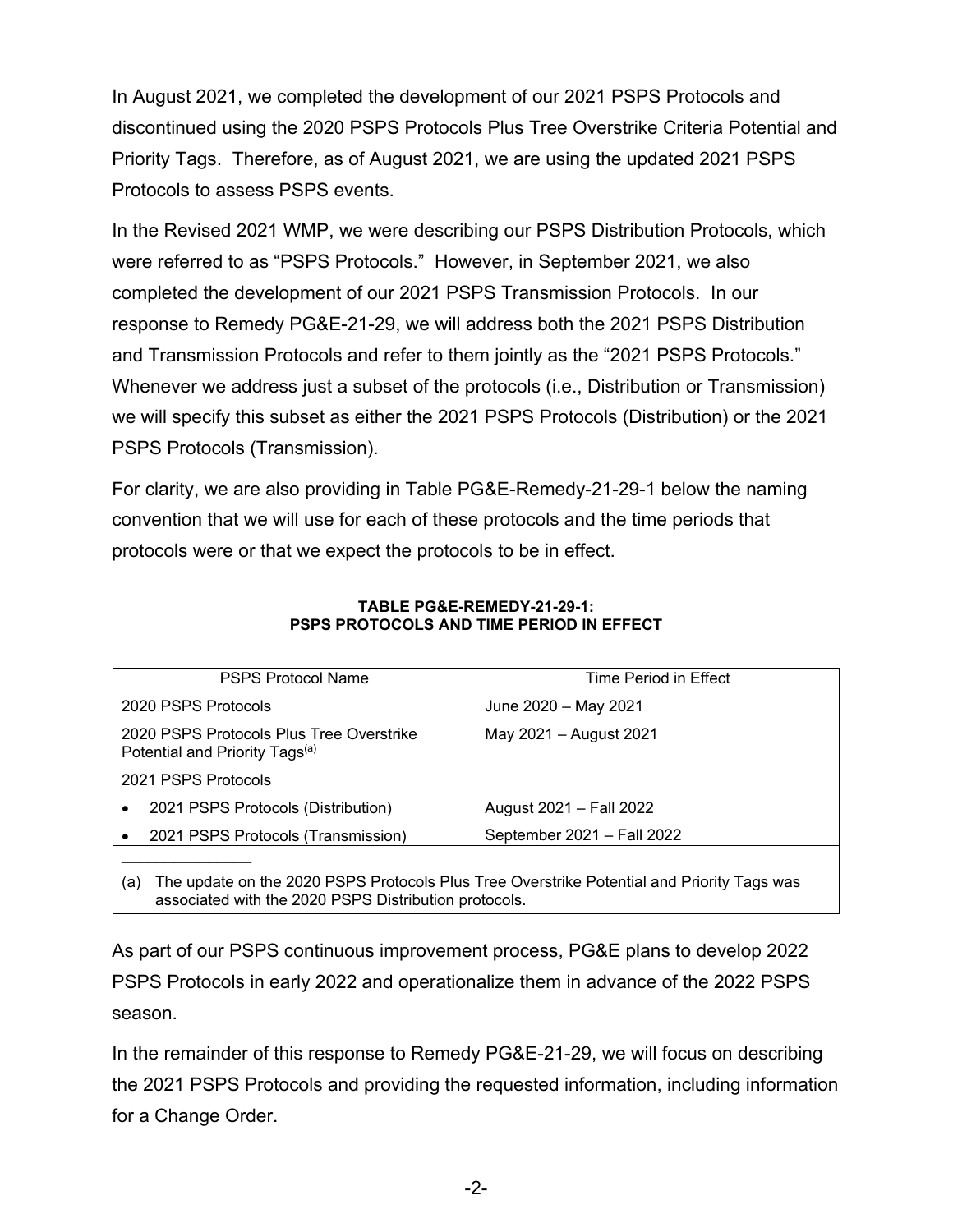# **1. 2021 PSPS Process and Protocols Description**

# **1.1. 2021 PSPS Preparation and Scoping Process**

This section provides an overview of the process for determining when to initiate a PSPS event under the 2021 PSPS Protocols. Figure PG&E-Remedy-21-29-1 provides a high-level overview of the process to prepare for and conduct a PSPS event.



#### **FIGURE PG&E-REMEDY-21-29-1: PG&E'S HIGH LEVEL PSPS PROCESS STEPS**

PG&E considers implementing a PSPS event when the combination of strong, gusty winds and critically low humidity and fuel moisture levels lies over areas with dry vegetative fuel loads, creating a high risk that vegetation blown into a power line or a spark from a power line could cause an ignition that could lead to a catastrophic wildfire.

Assessments begin several days before the weather event is forecasted to take place. PG&E identifies the weather conditions that could create severe fire risk using high-resolution internal and external weather forecasting models, as well as data from federal agencies. As part of this process, we use external forecasting services and sources, including the European Center for Medium-Range Weather Forecasts (ECMWF), the Global Forecast System (GFS), the Northern and Southern Operations Predictive Services, and the National Weather Service (NWS). Our thresholds and guidance for identifying critical fire risk are determined by analyzing three decades of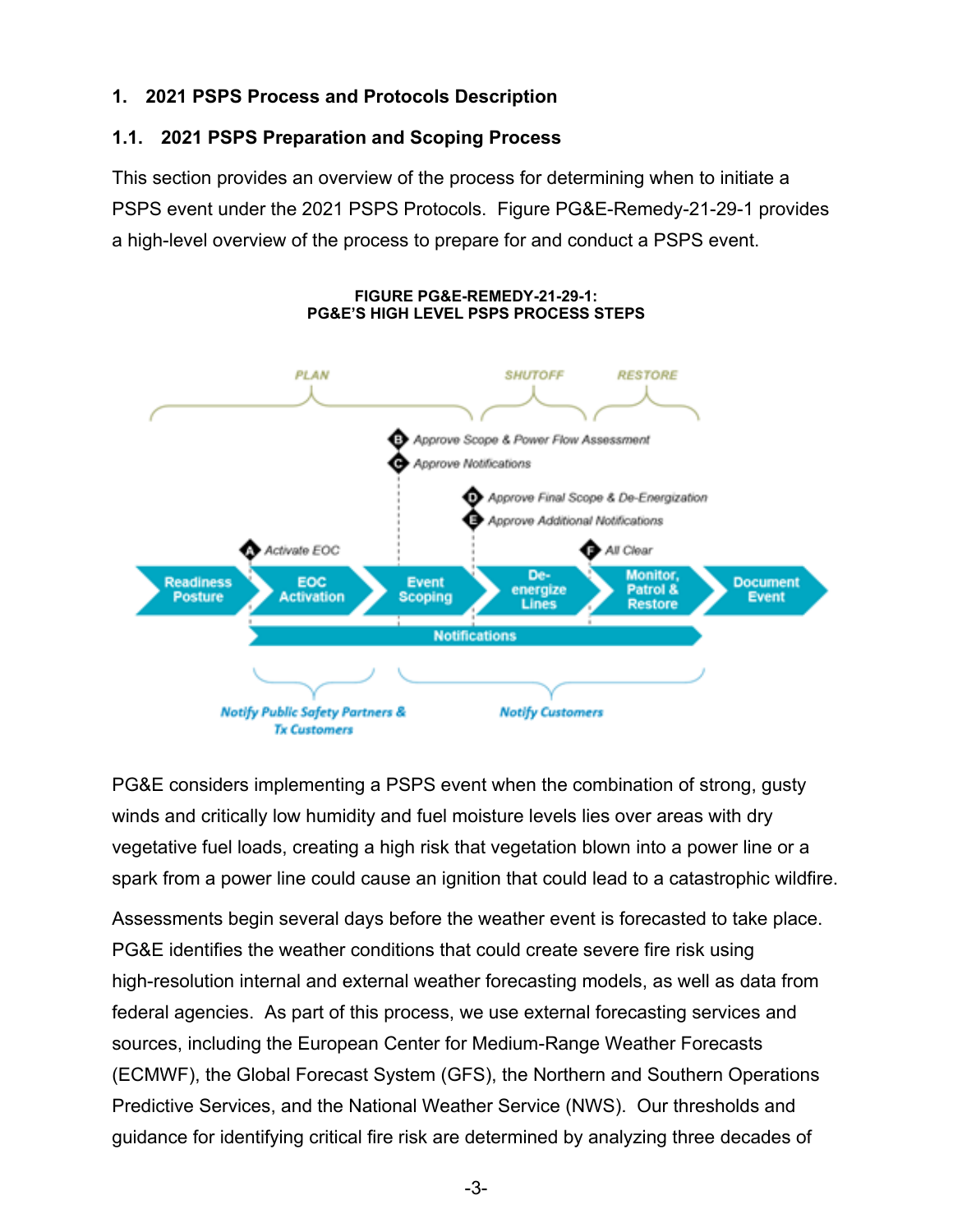historical weather data in and around California combined with key external partnerships and extensive academic research.

No single factor drives the determination that a PSPS is necessary, as each situation is dynamic and unique. The main drivers considered for PSPS events under the 2021 PSPS Protocols are described below. External forecast information from the NWS (e.g., Red Flag Warnings (RFW)) and other forecast agencies is examined carefully; furthermore, PG&E coordinates with these agencies during high-risk periods to ultimately decide to de-energize portions of the grid for public safety.

#### **1.2. Overview of 2021 PSPS Protocols**

The 2021 PSPS Protocols include enhancements to our Outage Producing Wind (OPW) Model, our Fire Potential Index (FPI) Model, and the integration of Technosylva Fire modeling into our PSPS Protocols. In addition to the model enhancements described above, the 2021 PSPS Protocols also incorporate tree overstrike and high-risk vegetation and asset tags.

#### FPI Model Enhancements:

To understand the potential for large and catastrophic fires to occur across the PG&E service territory, we first developed the FPI in 2015 and have enhanced the model several times. From 2015 to 2021, we evaluated new features, new datasets and new model configurations with the goal of improving FPI predictions. The 2021 FPI Model combines fire weather parameters (wind speed, temperature, and vapor pressure deficit); dead and live fuel moisture data; and topography and fuel type data to predict the probability of large and/or catastrophic fires. The 2021 FPI Model was trained on an enhanced fire occurrence dataset that combines agency fire information with sub-daily growth from satellite fire detections. We partnered with Sonoma Technology, Inc. to build this enhanced dataset. This was an important development as we can correlate fire growth in sub-daily timeframes to environmental data. Data scientists, meteorologists, and fire scientists tested dozens of new model features for the 2021 FPI Model and various model configurations and types. Among the model-types tested were logistic regression and multiple machine-learning models. Model results were tested using a train-test split ratio of 70 percent-30 percent. This involved training the model with 70 percent of the input data and testing predictions with the remaining 30 percent of fires. We ultimately chose a Balanced Random Forest Classification Machine Learning model for the 2021 FPI Model based on model performance. The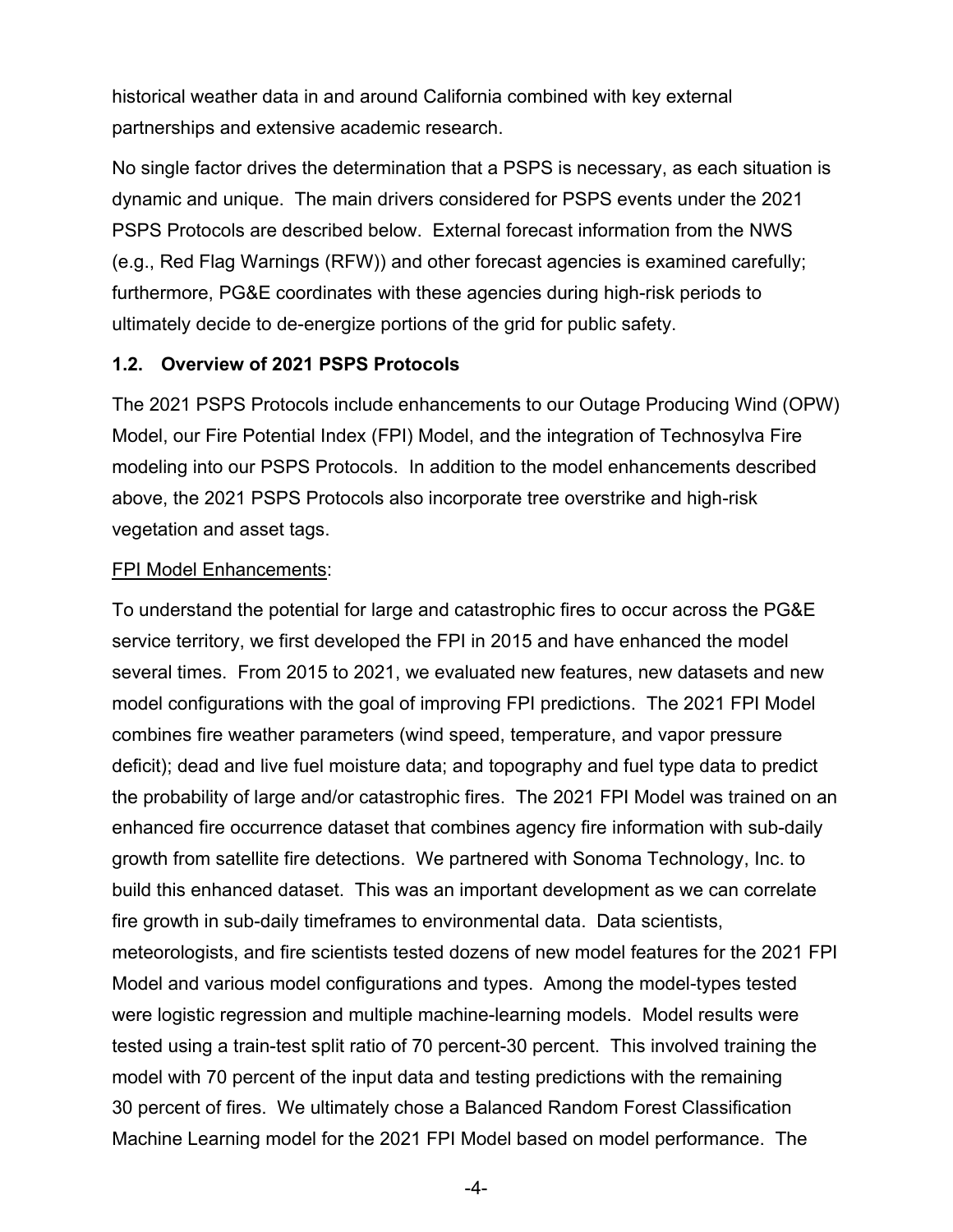2021 FPI Model has been significantly enhanced with Machine Learning capabilities, environmental and fire occurrence datasets through 2020, new model features, and an enhanced fire occurrence dataset.

#### **OPW Model Enhancements:**

The OPW Model forecasts the probability of a wind-driven outage on our system based on forecast windspeeds for each grid cell associated with our distribution lines for every hour of a forecast. As we explained in the Revised 2021 WMP,**3** we recalibrated our OPW Model using the 2km climatology extended to capture outage events in 2020. In the 2021 PSPS Protocols, the OPW output is also enhanced to produce an Ignition Probability using historical outages and ignitions in our service area. This new ignition model is called the Ignition Probability Weather (IPW) Model. Utilizing the IPW Model further helps PG&E pinpoint the areas where the probability of ignition is greatest. When modeled with the 2021 FPI Model, we can more accurately pinpoint the areas of greatest fire risk. In addition, we incorporated tree overstrike risk directly into the IPW Model to further inform vegetation-based outage risk and increase the model's efficacy.

#### Integration of Technosylva Fire Spread Modeling:

After testing fire spread simulations across historical and forecast time-horizons, we added Technosylva fire spread outputs into the 2021 PSPS Protocols. Utilizing Technosylva Fire Spread Modeling allows us to review millions of simulated ignitions to identify the areas where the risk of an ignition growing into a catastrophic wildfire is greatest. In addition, bringing in a third-party vendor to help produce PG&E's PSPS scope allows us to highlight areas where the models do and do not overlap for forecast corroboration and additional insights.

### Incorporation of Tree Overstrike:

Overstrike is defined by the amount of timber in which one tree could strike our lines. For example, a taller tree next to our lines would have a higher amount of overstrike than a shorter tree in the same location. This is a function of the Tree Height minus the 3D distance (shortest path from tree to conductor) as illustrated in Figure PG&E-Remedy-21-29-2 below. As discussed in Sections 8.2.2 and 8.2.6 of the Revised 2021 WMP, PG&E worked to further integrate Tree Overstrike as a part of our

**<sup>3</sup>** Revised 2021 WMP, p. 983.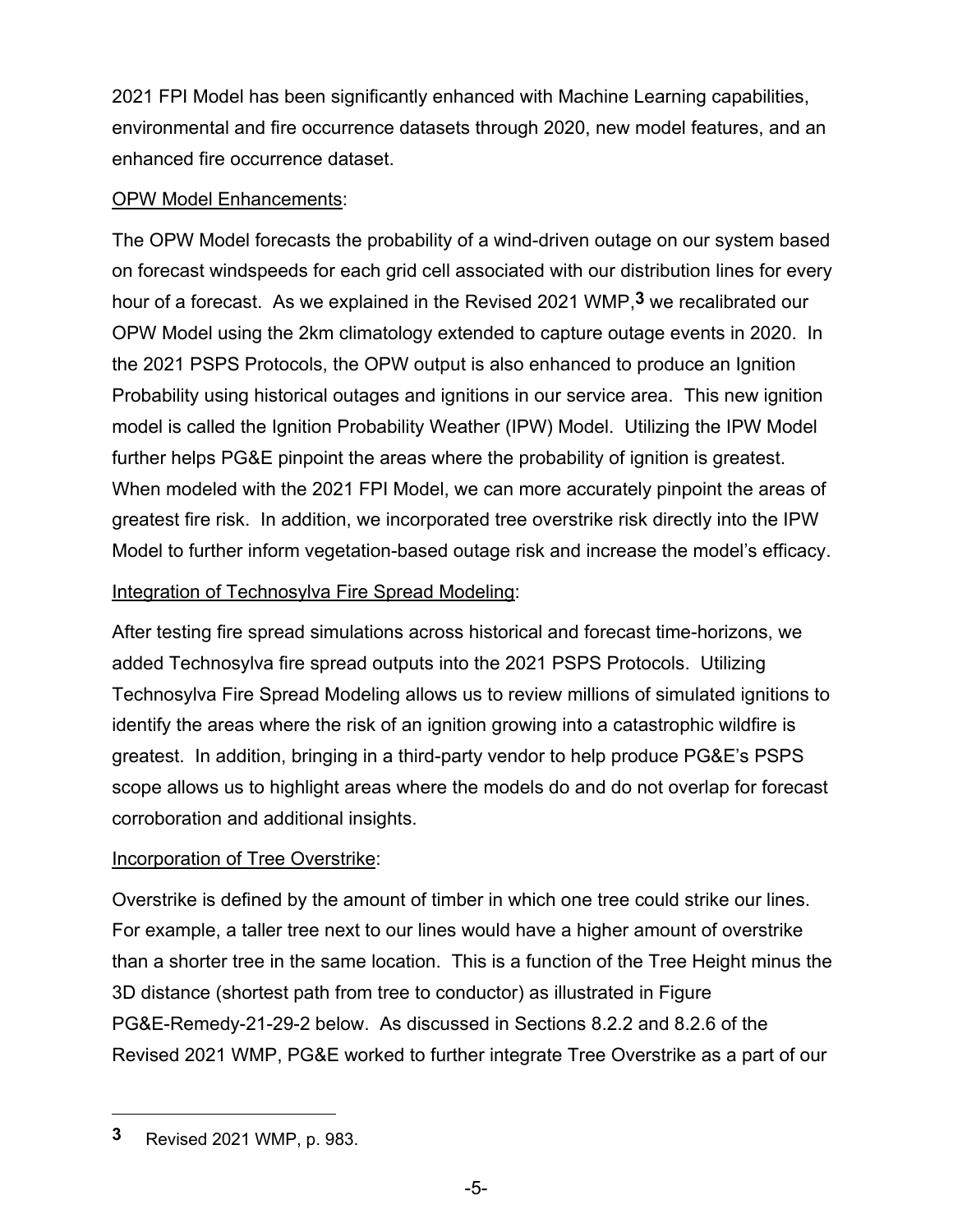2021 PSPS Protocols (Distribution). Instead of incorporating areas that surpass 70 percent of tree overstrike risk, our 2021 PSPS Protocols (Distribution) now utilize a machine learning model to integrate overstrike directly into our IPW Model. Using a machine learning model helps us more accurately incorporate the risk by analyzing risk posed by the approximately 150 million feet of overstrike in PG&E's service territory at 2x2 km area.



### Incorporation of High-Risk Vegetation and Asset Tags:

Similar to our 2020 PSPS Protocols plus Tree Overstrike Potential and Priority Tags, our 2021 PSPS Protocols (Distribution) have continued to incorporate any Priority 1 or Priority 2 tree tags**4** that meet our Minimum Fire Potential Conditions (mFPC). In addition to Priority Tags, we are also including any circuits with high-risk compliance tags that meet our mFPCs as part of our PSPS. Figure PG&E-Remedy-21-29-3 below shows a schematic of our current Vegetation and Asset Hazard Considerations.

**<sup>4</sup>** "Priority 1" and "Priority 2" vegetation tags are created when trained vegetation inspectors identify trees or limbs that currently present elevated risk and must be worked on an expedited basis. Inspectors use Priority 1 tags for vegetation: (1) in contact or showing signs of previous contact with a primary conductor; (2) actively failing or at immediate risk of failing and which could strike PG&E's facilities; or (3) presenting an immediate risk to PG&E's facilities. Inspectors use Priority 2 tags for vegetation that does not rise to the level of Priority 1 but has encroached within the PG&E minimum clearance requirements or has an identifiable potential safety issue requiring expedited work.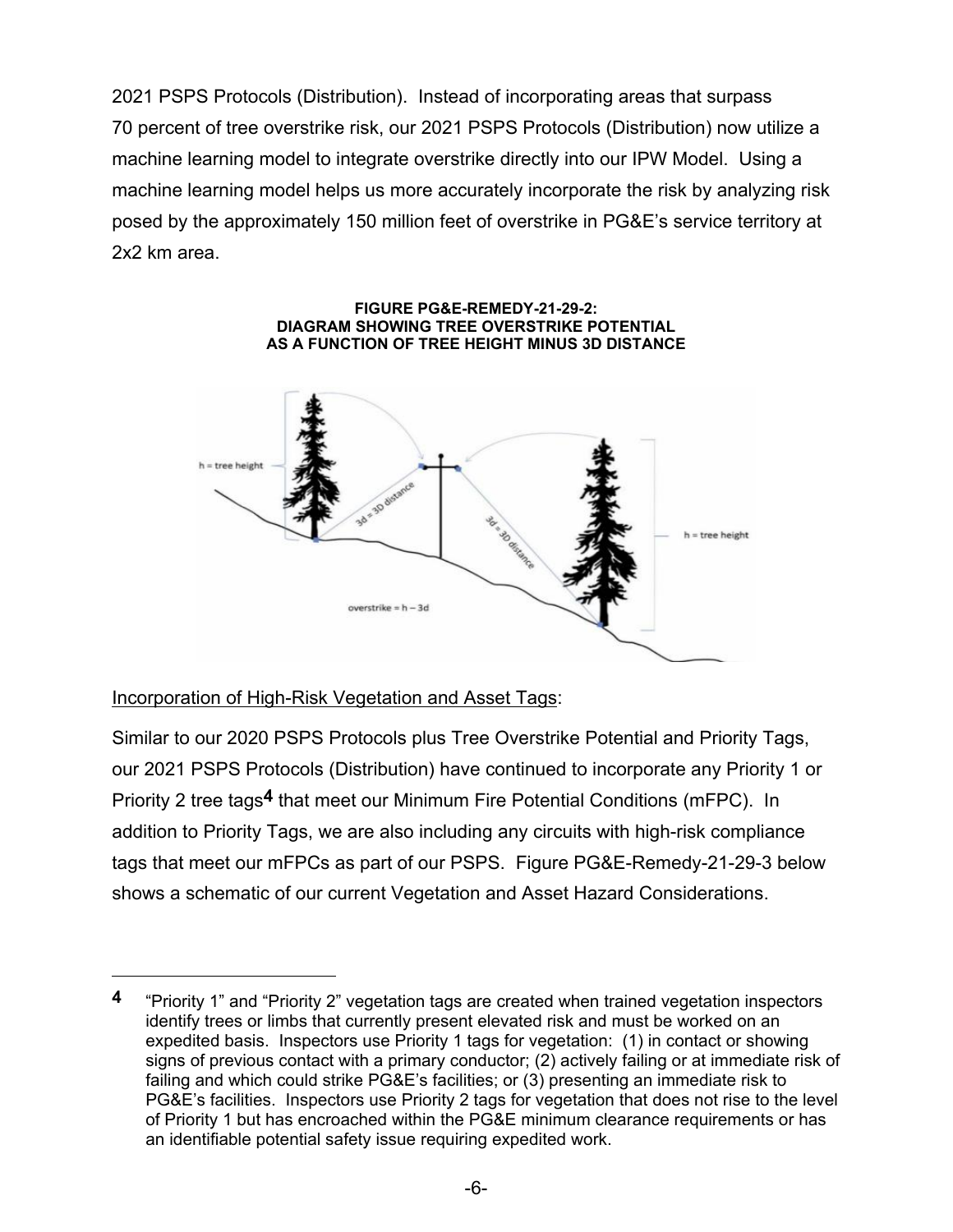#### **FIGURE PG&E-REMEDY-21-29-3: VEGETATION AND ASSET HAZARD CONSIDERATIONS**



In the following part of this section, we describe the 2021 PSPS Protocols (Distribution) and 2021 PSPS Protocols (Transmission) followed by our PSPS process once the Distribution and Transmission event scope has been defined.

# **1.3. 2021 PSPS Protocols (Distribution)**

This section describes the 2021 PSPS Protocols for the distribution system. There are three key inputs of meteorological and fuels analysis to determine minimum PSPS criteria for the distribution system:

### Minimum Fire Potential Conditions:

- Catastrophic Fire Probability (CFP<sub>D</sub>) comprised of the following:
	- Ignition Probability Weather;
	- Utility FPI;
- Catastrophic Fire Behavior (CFB) (via fire spread simulations from Technosylva); and
- Consideration of known high-risk vegetation and electric compliance tags.

In addition to the meteorological models, we also evaluate the impacts of de-energization against the risk of wildfire should de-energization not occur. This information is reviewed at key decision points in the PSPS process and informs the ultimate decision to de-energize our customers and our communities. Figure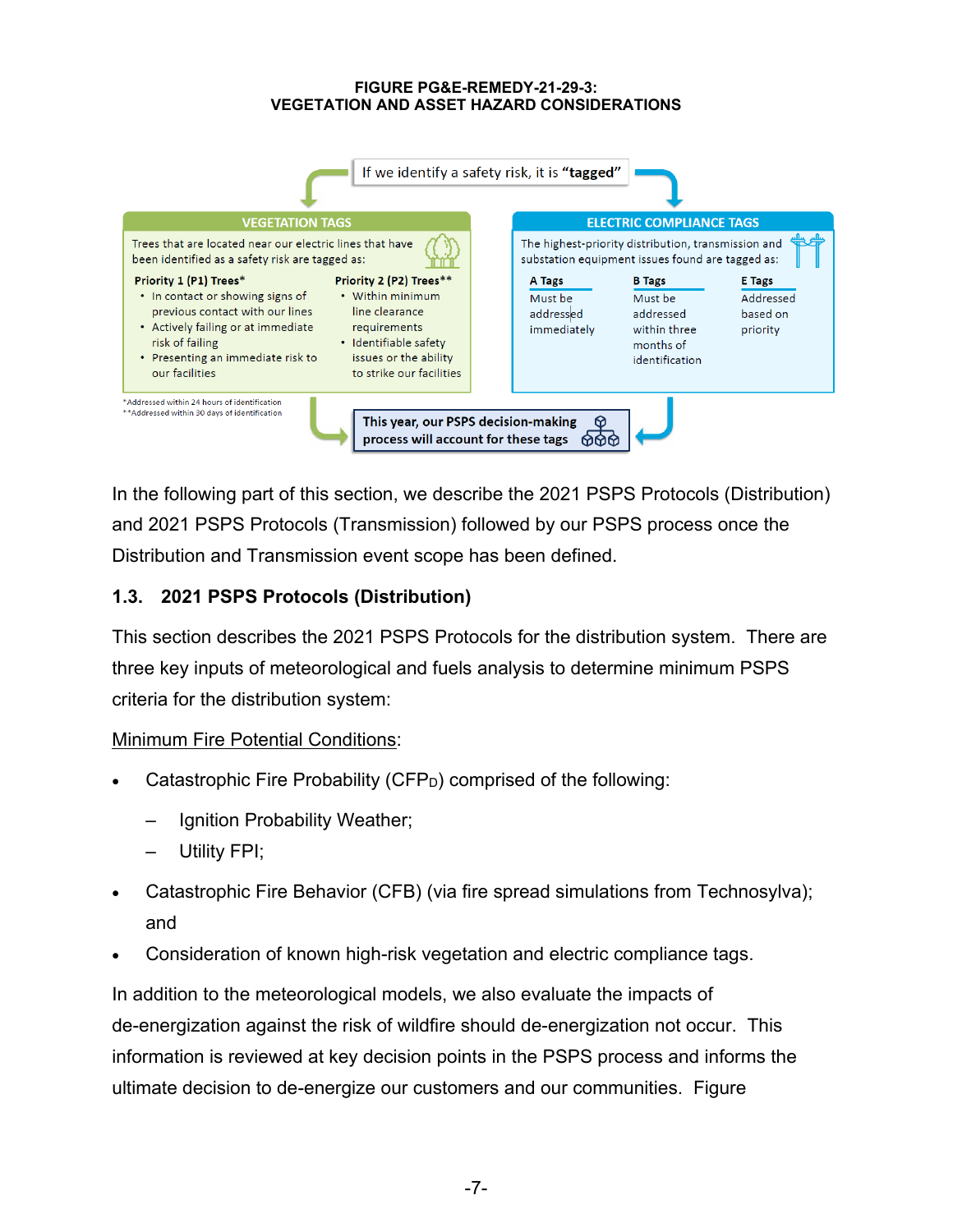PG&E-Remedy-21-29-4 below provides a quantitative summary of our 2021 PSPS Protocols (Distribution).

#### **FIGURE PG&E-REMEDY-21-29-4: 2021 PSPS PROTOCOLS (DISTRIBUTION)**



The mFPCs are the minimum weather and fuels filter based on relative humidity values, wind speed, and fuel moisture values that must be exceeded for a PSPS event to be considered.

The machine learning IPW and FPI Models are combined in both space and time to form CFP<sub>D</sub> output at a 2 x 2 km resolution. CFP<sub>D</sub> provides hourly outputs and highlights locations that have concurrence of an increased probability for large fires and increased probability of wind-related ignitions on the distribution system. Additionally, the CFB criteria are used to identify locations that may have a lower probability of ignition but could result in fires that are not easily suppressed and have potentially high consequences.

Below, we describe the steps in the 2021 PSPS Protocols (Distribution).

#### Step 1 – mFPCs/FPI

The first step of determining the scope of a PSPS event for distribution is evaluating the mFPCs. These conditions serve as a first review of weather conditions for a PSPS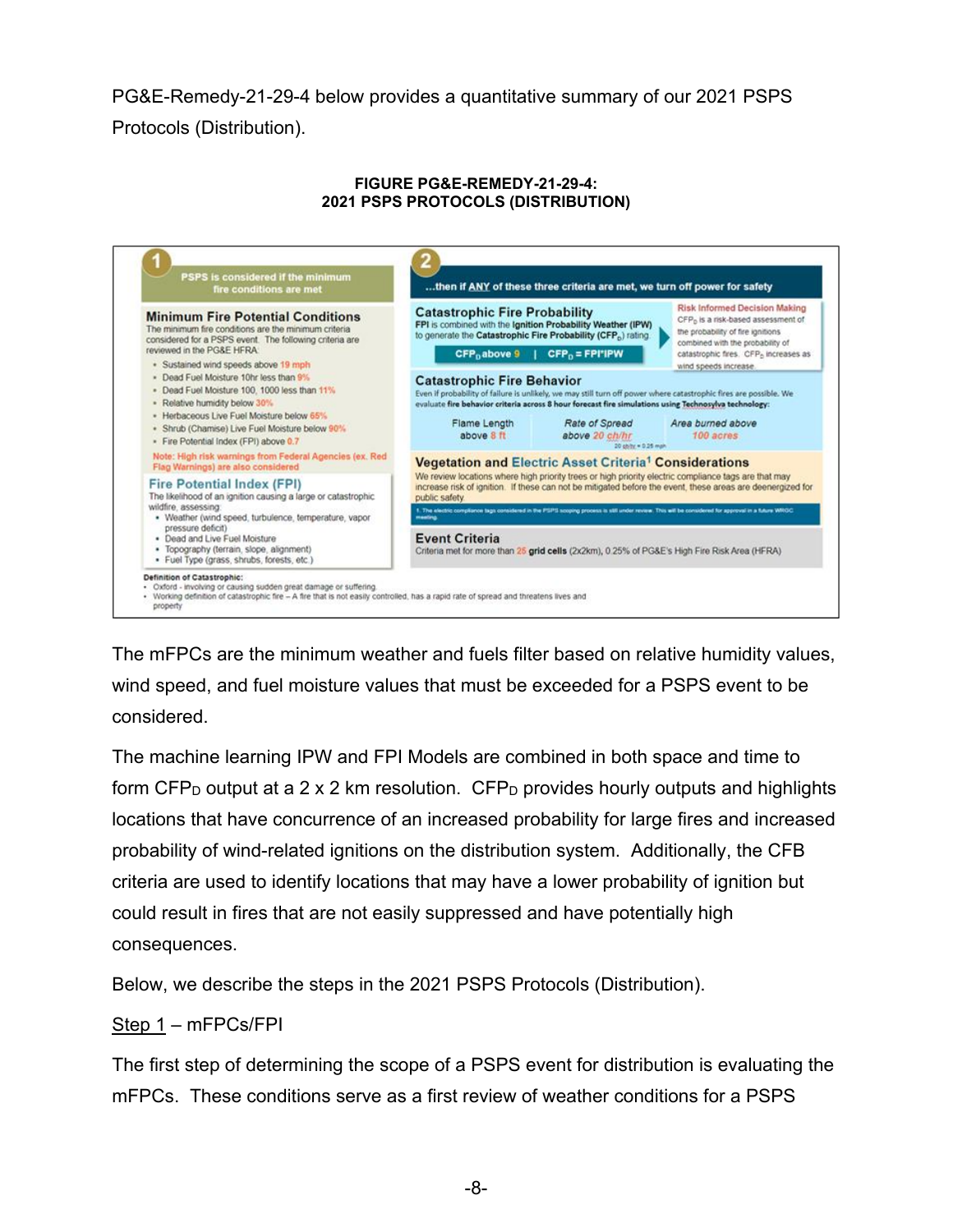event to be considered. A PSPS event will only be evaluated if ALL of the following mFPCs are true in a High Fire Risk Area (HFRA):**5**

- Sustained wind speeds above 19 miles per hour;
- Dead fuel moisture 10-hr less than 9 percent;**6**
- Dead fuel moisture 100-hr., 1000-hr. less than 11 percent;**7**
- Relative Humidity below 30 percent;
- Herbaceous live fuel moisture below 65 percent;
- Shrub (Chamise) Live Fuel Moisture below 90 percent; and
- FPI (the probability of large or catastrophic fires given an ignition) above 0.7.

These values were established from an examination of historical fire occurrences in our service area, PSPS sensitivity studies using historical data viewed through the lens of both customer impacts and wildfire risk mitigated, and information published by federal agencies regarding fire behavior and criteria used to issue warnings to the public.

### Step 2 – In-depth Review of Fire Risk

If all the mFPCs in Step 1 are met, we conduct an in-depth review of fire risk using three separate measures. If the criteria for any of the measures are met, then PG&E may need to turn off power to preserve safety:

1) Catastrophic Fire Probability – PG&E uses machine learning to assess the likelihood of equipment failing during a given weather event, and the subsequent risk of catastrophic wildfires if a failure occurs. This model uses a combination of the IPW and FPI Models. It is a risk-based assessment that evaluates the probability of an ignition against the probability of catastrophic fires. The CFP model accounts for changes over time based on actual performance data. Thus, the model will address positive and negative trends in grid performance and reliability year-over-year, incorporating grid improvements such as system

**<sup>5</sup>** Revised 2021 WMP, pp. 85-89.

**<sup>6</sup>** 10-hr. Dead fuel moisture represents the modeled moisture content in dead fuels in the .25 to 1-inch diameter class and the layer of the forest floor about one inch below the surface.

**<sup>7</sup>** 100-hr. Dead fuel moisture represents the modeled moisture content of dead fuels in the 1-to-3-inch diameter class. It can also be used as a very rough estimate of the average moisture content of the forest floor from three-fourths inch to 4 inches below the surface.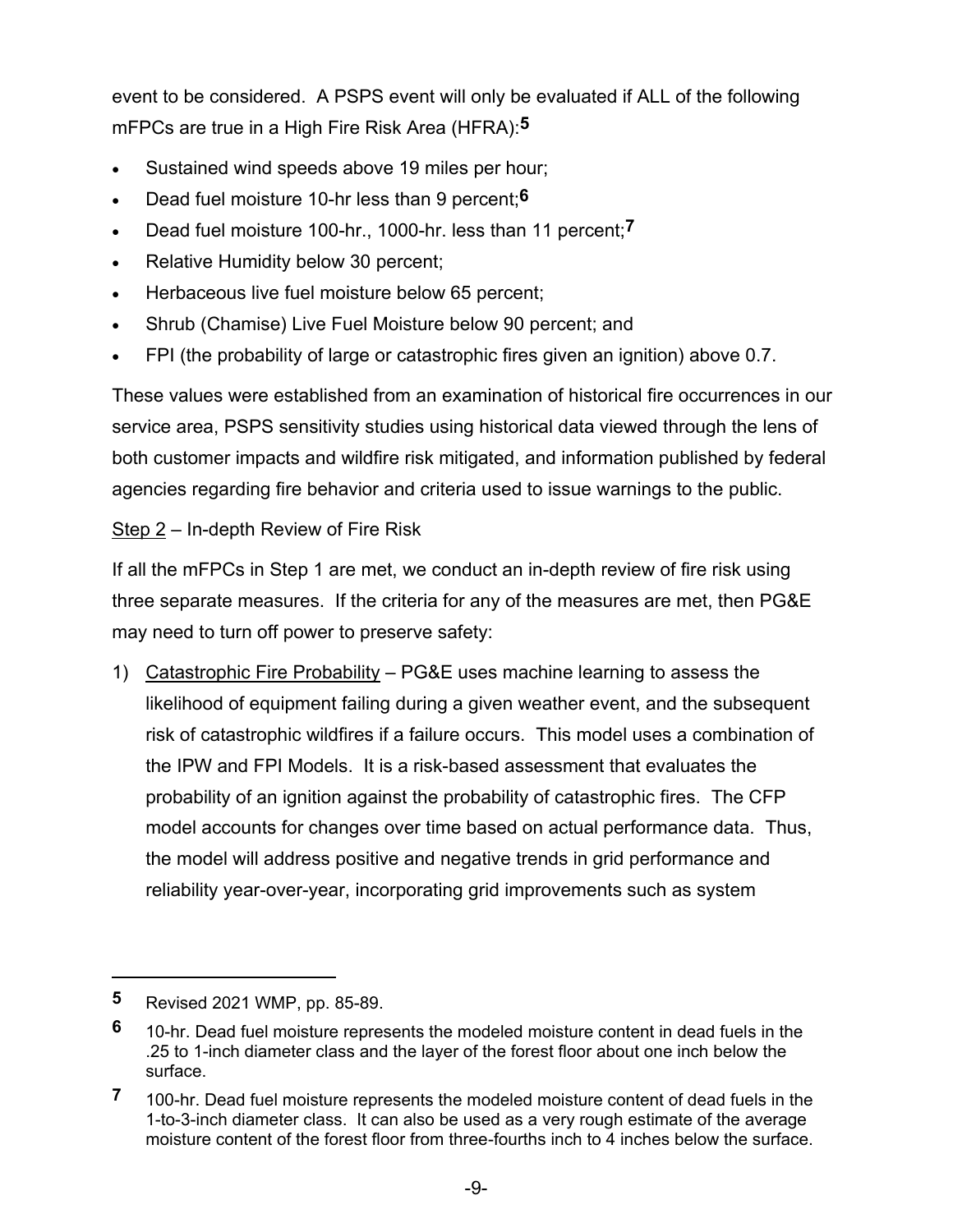hardening and enhanced vegetation management based on their performance mitigating outages over time.

- 2) Catastrophic Fire Behavior PG&E may de-energize customers where the consequence of a potential wildfire starting would be extreme, even if the probability of a power line or equipment failure is low.
- 3) Vegetation and Electric Asset Criteria Considerations PG&E reviews locations from recent inspections where high-priority trees or electric compliance issues are present that may increase the risk of ignition.

# Step 3 – Determining the Outage Area

If weather forecasts indicate a high likelihood of severe fire risk (Step 2), PG&E first identifies the meteorological footprint of severe fire weather and then identifies the distribution lines and other assets within that footprint. Power is turned off if any of the criteria listed on Step 2 above are met over a certain geographic area. This happens if the criteria also meet an area coverage criterion of more than 25 2x2 km grid cells, or 0.25 percent of PG&E's HFRAs.

For distribution lines, the PG&E team determines which circuits are impacted and evaluates the ability to sectionalize circuits to limit the de-energization scope and resulting customer impact.

### **1.4. 2021 PSPS Protocols (Transmission)**

This section describes the 2021 PSPS Protocols for the transmission system. In addition to analyzing distribution circuits that may need to be de-energized for safety, we also review transmission lines and individual structures for risk of igniting a catastrophic wildfire. Like the 2021 PSPS Protocols (Distribution), there is no single factor or threshold that will require shutting off power to a transmission circuit.

The Transmission PSPS decision-making process follows a similar framework as the distribution process, but utilizes transmission-specific models. There are four key inputs of the meteorological and fuels analysis to determine minimum PSPS criteria for the transmission system:

### Minimum Fire Potential Conditions:

- $\mathsf{CFP}_\mathsf{D}$  from Asset Failures ( $\mathsf{CFP}_\mathsf{T}-\mathsf{Asset}$ ) comprised of the following:
	- Transmission Operability Assessment (OA);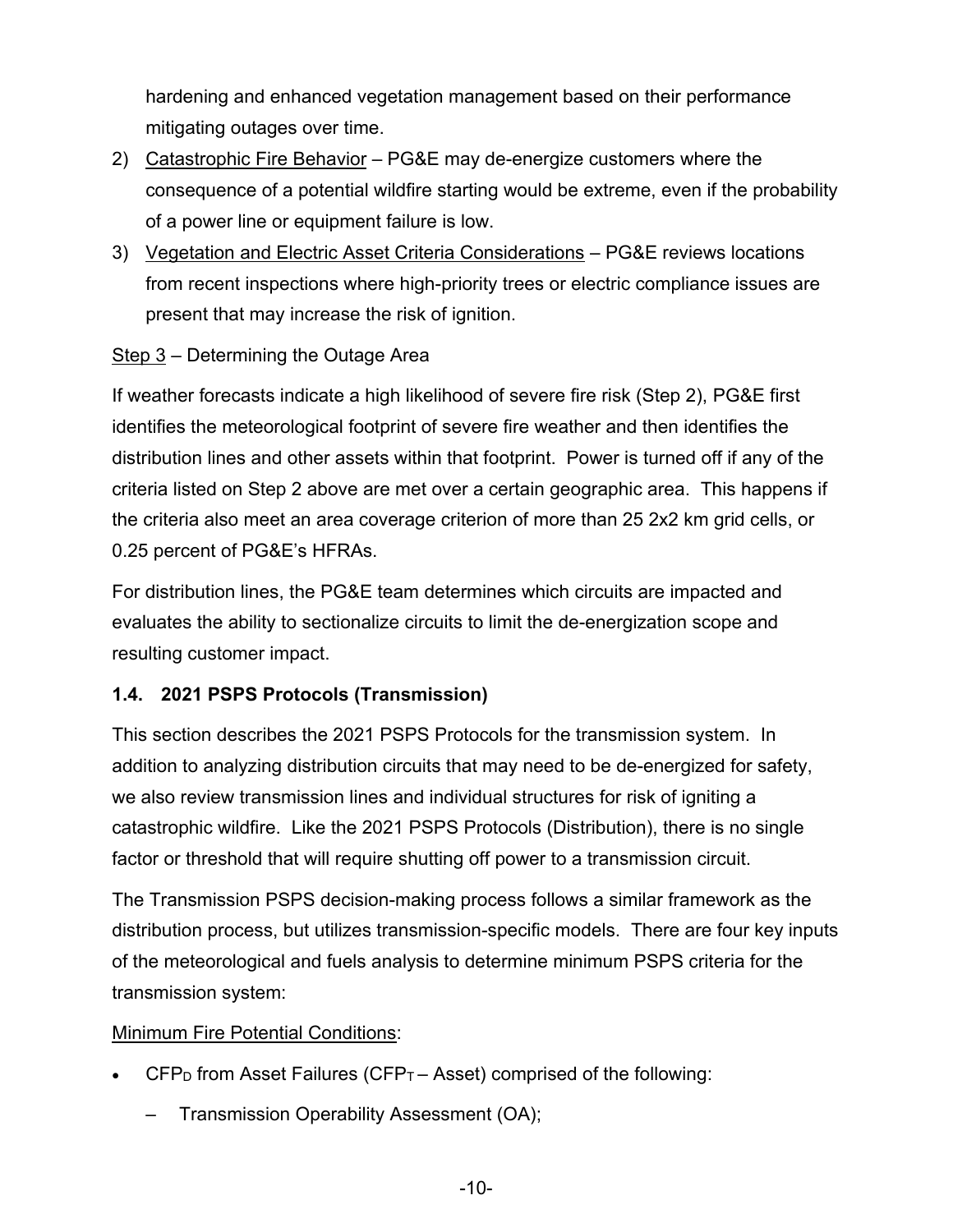- Utility FPI;
- $CFP<sub>D</sub>$  from Vegetation (CFP<sub>T</sub> Veg) comprised of the following:
	- Transmission Vegetation Risk Model;
	- Utility FPI;
- CFB (via Fire Spread Simulations from Technosylva); and
- Consideration of known high-risk vegetation and electric compliance tags.

Figure PG&E-Remedy-21-29-5 below provides a quantitative summary of our 2021

PSPS Protocols (Transmission).



#### **FIGURE PG&E-REMEDY-21-29-5: 2021 PSPS – PROTOCOLS (TRANSMISSION)**

# Step 1 – Minimum Fire Conditions

The first step of determining the scope of a PSPS event on the transmission system is evaluating the mFPCs at the transmission structure level. The same criteria used for the distribution system also apply to the transmission system. These conditions serve as a first review of the weather conditions necessary for a PSPS event to be considered. Once the mFPCs are met, an in-depth review of risk models and other factors is performed.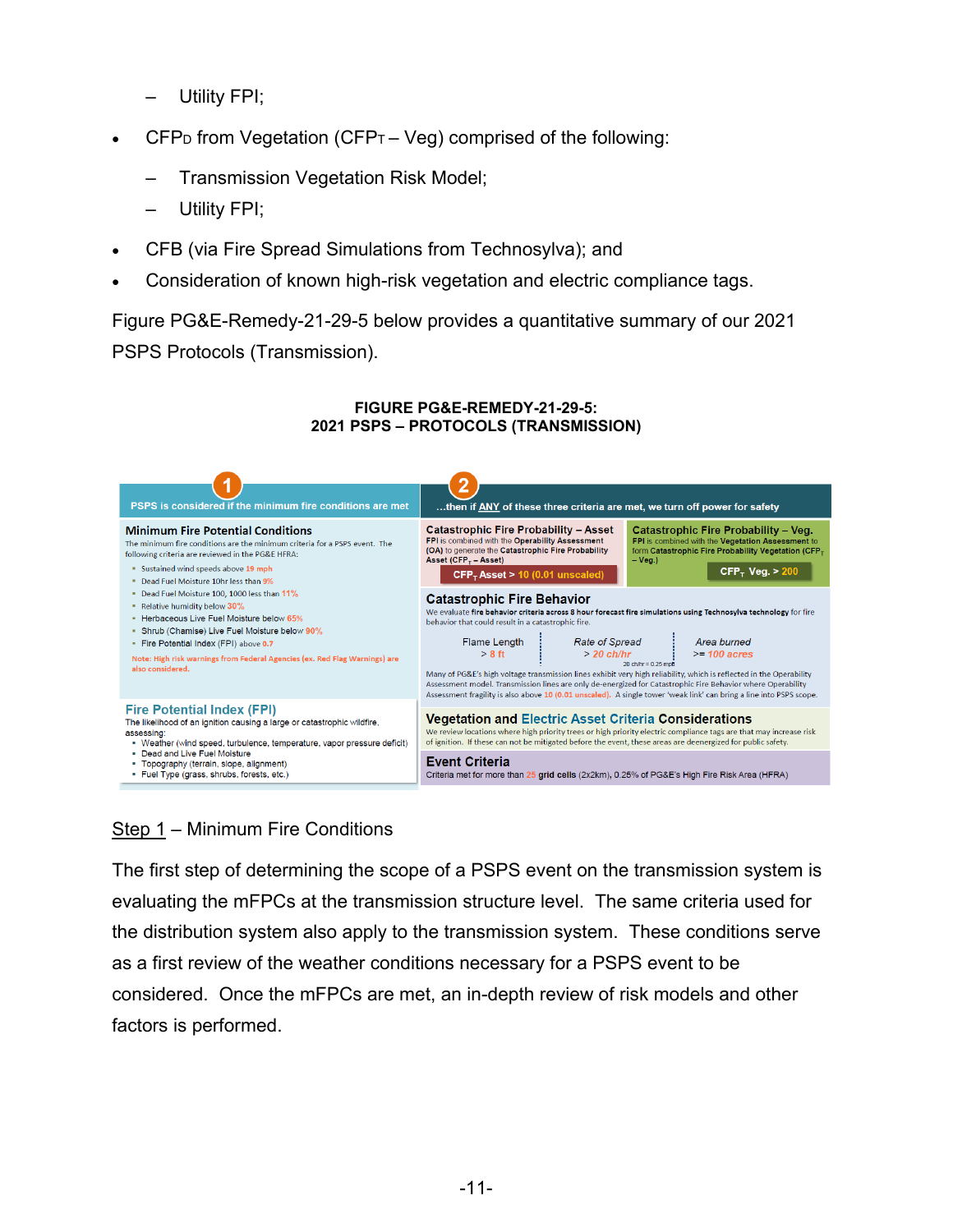### Step 2 – In-Depth Review of Fire Risk

If all the mFPCs in Step 1 are met, we conduct an in-depth review of fire risk using four separate measures. If the criteria for any of the measures are met, then PG&E may need to turn off power to preserve safety:

- 1) Catastrophic Fire Probability: Asset PG&E uses machine learning to assess the likelihood of equipment failing during a given weather event, and the subsequent risk of catastrophic wildfires if a failure occurs. This model uses a combination of the OA and FPI Models, both in time and space, at every transmission structure to form the Transmission  $\text{CFP}_D$  model for asset failures. ( $\text{CFP}_T$ - Asset). The OA Model combines historical wind speeds for each structure, historical outage activity, Bayesian updating, and the condition of assets based on inspection programs to help understand the wind-related failure probability of each structure. The OA Model can be driven with forecast wind speeds to output the probability of failure at the structure level.
- 2) Catastrophic Fire Probability: Vegetation The transmission-specific vegetation risk model was derived by a collaborative effort between PG&E vegetation management and external contractors such as NV5 and Formation Environmental. This model leverages aerial LiDAR data to map the location and attributes of trees near transmission lines. The transmission vegetation risk model is based on several factors such as overstrike, the amount of unobstructed fall paths to a wire, the slope between tree and conductor, and tree exposure. The transmission vegetation risk model is combined with the FPI Model in space and time to form CFP<sub>T</sub> – Veg.
- 3) Catastrophic Fire Behavior PG&E may de-energize customers where the consequence of a potential wildfire ignition would be extreme, even if the probability of a power line or equipment failure is low.
- 4) Vegetation and Electric Asset Criteria Considerations PG&E reviews locations from recent inspections where high-priority trees or electric compliance issues are present that may increase the risk of ignition.

#### Step 3 – Determining the Outage Area

Based on the criteria above, transmission lines meeting the criteria pass to the next stage of review for PSPS. PG&E conducts a Power Flow Analysis on the in-scope transmission lines (if applicable) to analyze any potential downstream impacts of load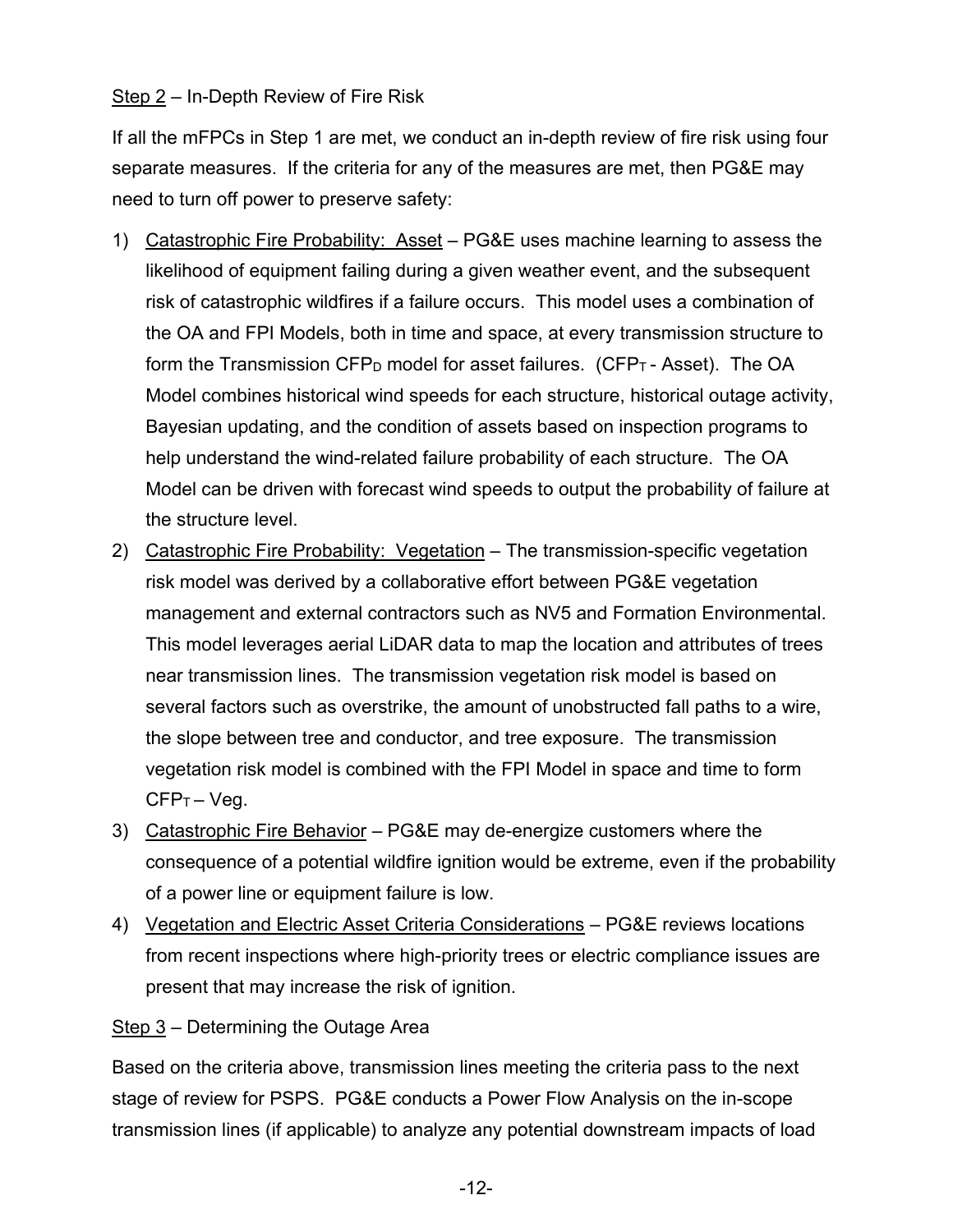shedding, coordinates this with the California Independent System Operator, and confirms solution feasibility with Transmission System Protection. The de-energization of transmission lines may result in some downstream impacts on substations, transmission lines and distribution lines that may also lose their source.

# **1.5. After Determining Outage Area (Distribution and Transmission)**

After determining the outage area both for Distribution and Transmission, we review the forecasted customer impacts of each circuit against the forecasted wildfire risk of each circuit should an ignition occur on that circuit during the forecasted period of risk for both the distribution and transmission circuits brought into scope from the meteorology models. PG&E then shares this analysis internally during key decision-making points to inform PSPS decision making and further risk modeling.

Starting at 12 hours before an event, PG&E switches from forecasting to observing the weather in real time. Based on real time observations and analysis, we continually evaluate all the outage areas identified in the previous steps to determine whether to call a PSPS event. We also use external tools and analysis to provide input to the decision to call a PSPS event, as described below.

### **1.6. External Tools and Analysis**

During high-risk periods, PG&E meteorologists participate in daily interagency conference calls that commonly include multiple NWS local offices, the NWS western region headquarters, and representatives from the Geographic Area Coordination Center (GACC). This call is hosted by the Northern California or Southern California GACC offices. Agreements with California Department of Forestry and Fire Protection and United States Forest Service leadership allow participation on these calls (although PG&E participation does not influence any forecasts issued by these independent agencies). During these calls, the agencies present their expert assessment on the upcoming periods and locations of risk, wind speeds and fuel moisture levels, and any other relevant factors to consider. PG&E greatly appreciates these conference calls and the opportunity to coordinate with external and independent forecast agencies on upcoming risk periods. During PSPS events, the lead meteorologist for the event, called the Meteorologist in Charge, summarizes these forecasts and discussions for the Officer in Charge (OIC), who ultimately makes the decision to execute a PSPS event. If external agencies are not in agreement with PG&E analysis and do not see an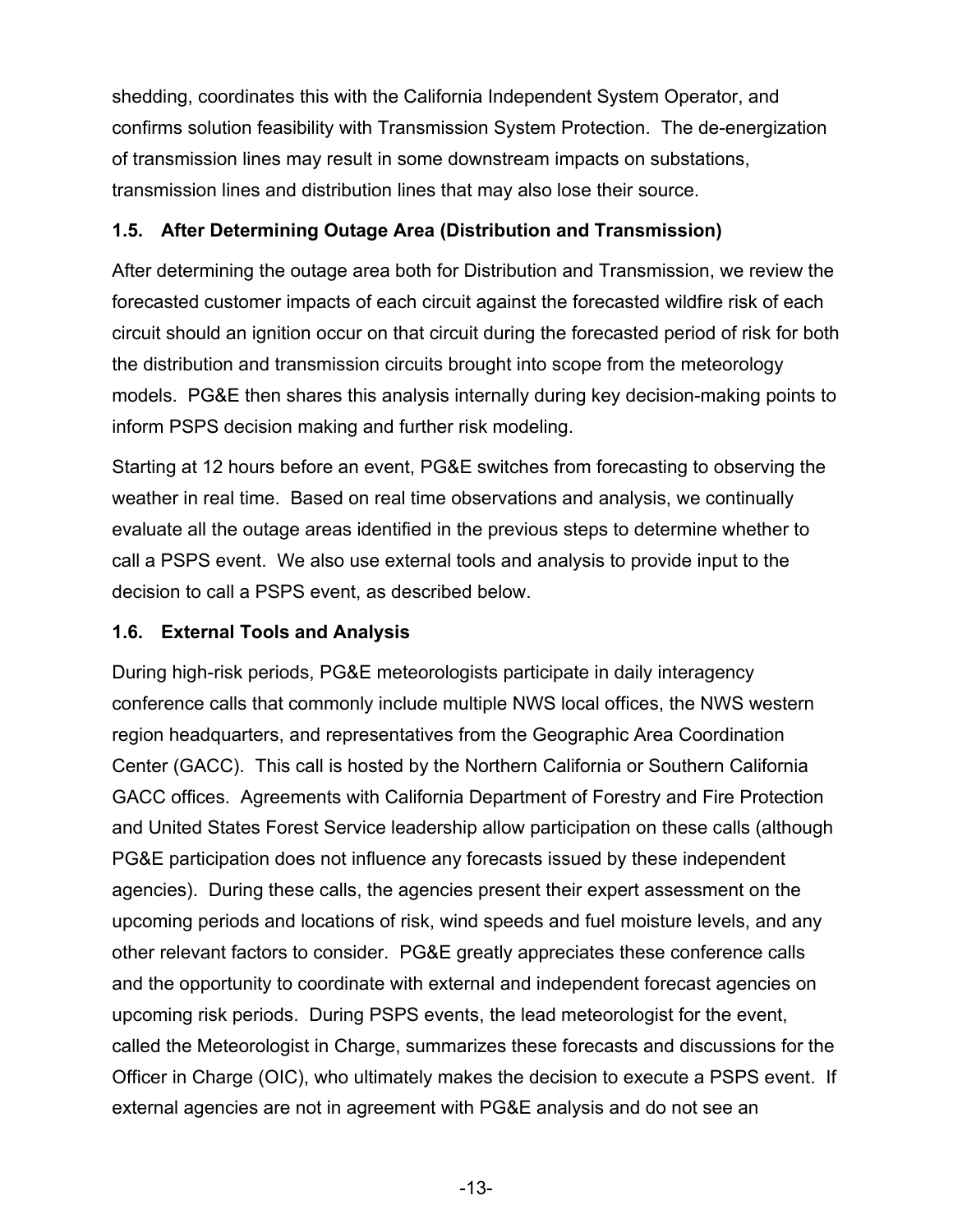upcoming event as high risk for large fires, the OIC may use this intelligence to decide if a PSPS event is warranted.

In addition to this information, PG&E carefully reviews and considers the location of existing fires and where new fires are detected using the Satellite Fire Detection and Alerting System (FDAS), which uses data from six National Oceanic and Atmospheric Administration (NOAA)/National Aeronautics and Space Administration satellites to detect fires, and other information compiled by PG&E's Hazard and Awareness Warning Center, such as intel from field observers. If an active fire may require imminent community evacuations, we would consider how best to support those efforts in relation to PSPS decisions. In addition, the following sources and tools are considered before initiating a PSPS event:

- Fire Weather Watches and RFW (NWS Federal);
- Significant fire potential for wind (GACC Federal);
- Storm Prediction Center (Federal, part of NOAA);
- Daily interagency conference call with agencies during high-risk periods;
- Field observer information;
- Live weather data from weather stations;
- Location of existing fires;
- New fires detected Satellite Fire Detection and FDAS;
- ECMWF model;
- North American Mesoscale model;
- High-Resolution-Rapid Refresh model;
- GFS American global model; and
- Other weather models.

Based on the above analyses, we can determine how many customers may be subject to de-energization, and further investigate mitigation options—such as advanced switching solutions, sectionalization, the use of islanding, alternative grid solutions, and temporary generation—to support customers who could lose transmission power sources but are in areas that may be safe to keep energized.

PG&E monitors and forecasts weather over a multi-day horizon, so the Company can anticipate when a PSPS event may be needed and activate its Emergency Operations Center ahead of any PSPS event whenever possible. The PG&E Meteorology team updates weather forecasts approximately four times a day to monitor for changes in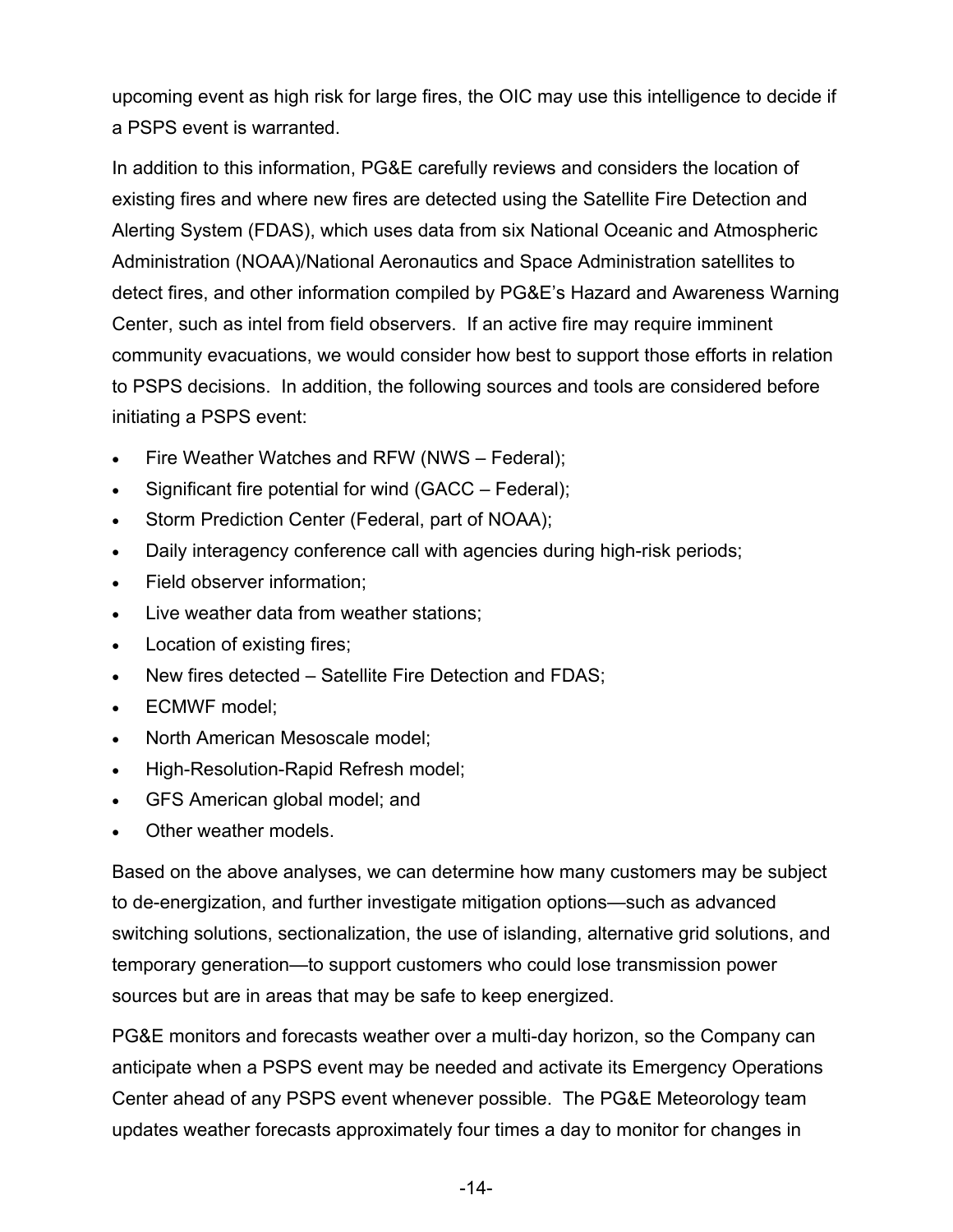weather event timing, strength, and potential locations impacted. Weather shifts may force changes to PSPS scope and impacts at any point in time during PSPS planning and execution; this may allow the Company to avoid de-energization in some areas if fire-critical conditions lessen, but can also cause some areas and customers to move into de-energization scope late in the process if forecasted fire-critical weather footprints change or increase. This is driven by the inherent uncertainty in weather forecast models.

# **1.7. Risk Tools and Risk Assessment**

In addition to the 2021 PSPS Protocols, we also use risk assessment tools in evaluating PSPS events. These are not part of the 2021 PSPS Protocols but are considered in addition to the Protocols when evaluating the need to call a PSPS event.

The PSPS Risk-Benefit tool addresses the regulatory requirements presented in California Public Utilities Commission (CPUC or Commission) Decision 21-06-014, which requires California investor-owned utilities to quantify the risk/benefits associated with initiating or not initiating a PSPS event for our customers. We incorporate this risk-benefit analysis to help inform the PSPS decision-making process. The output of the tool is a ratio that compares the PSPS potential benefit from initiating an event (i.e., mitigation of catastrophic wildfire risk) to the induced risks associated with an event (i.e., impact to customers resulting from a PSPS outage). To produce this analysis PG&E inputs the results of Technosylva wildfire simulations on the circuits in scope for de-energization and the forecasted number of customers de-energized and customer hours forecasted per circuit.

The PSPS Risk-Benefit tool utilizes the Multi-Attribute Value Function (MAVF) framework, as defined through the Safety Model Assessment Proceeding. The tool's calculations for risk use an industry-wide standard, non-linear scaling MAVF, reflecting our focus on low-frequency/high-consequence risk events without neglecting high-probability/low-consequence risk events. The MAVF, a unitless number that captures the safety, reliability, and financial impact of these risk events, is used to calculate the risk scores for the risk events in PG&E's Enterprise Risk Register.**8** MAVF

**<sup>8</sup>** Full details of the MAVF methodology are provided through the Risk Assessment and Modeling Phase (RAMP) Report RAMP Report, pp. 3-3 to 3-15 and General Rate Case (GRC) workpapers in response to Energy Division GRC-2023-PhI\_DR\_ED\_001\_Q01Supp01.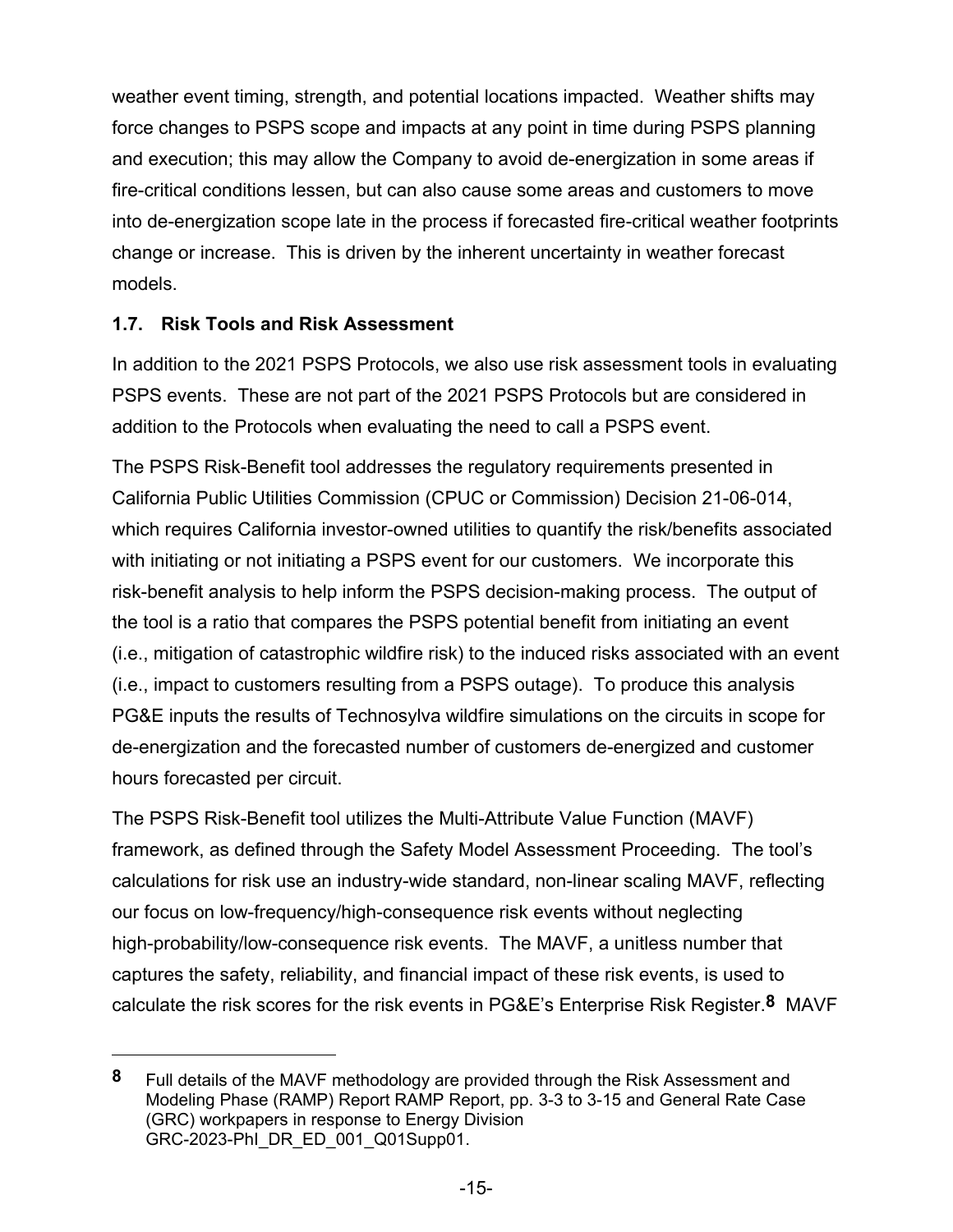scores outputted by the PSPS Risk-Benefit tool are used to compare the risk from a PSPS event to the risk of wildfires on the potentially impacted circuits being considered for PSPS de-energization.

To estimate the potential in-event PSPS and Wildfire Risk Scores, the following information is required and is used in calculations to build MAVF risk scores for PSPS events and wildfires, which are ultimately weighed against one another:

- Forecasted Circuits and Customers Impacted Identification of the final list of the distribution and transmission circuits in-scope for PSPS, the number of customers impacted, and the estimated outage duration the customers will face.
- Technosylva Wildfire Simulation Data Fire spread simulation forecasts on the consequence of a potential wildfire's impacts on population and buildings on each circuit for every three hours for the next approximately five days. These values are based on Technosylva's sophisticated wildfire modeling, using real-time weather models, state-of-the-art live fuel moisture models, and 8-hour fire spread modeling.

Once the above data is made available, the modeling considerations described below are used to estimate the consequence of the: (1) potential wildfire risk; and (2) PSPS risk, at the circuit level. The consequence considerations are included in Table PG&E-Remedy-21-29-2 below and summarized in a visual on Figure PG&E-Remedy-21-29-6.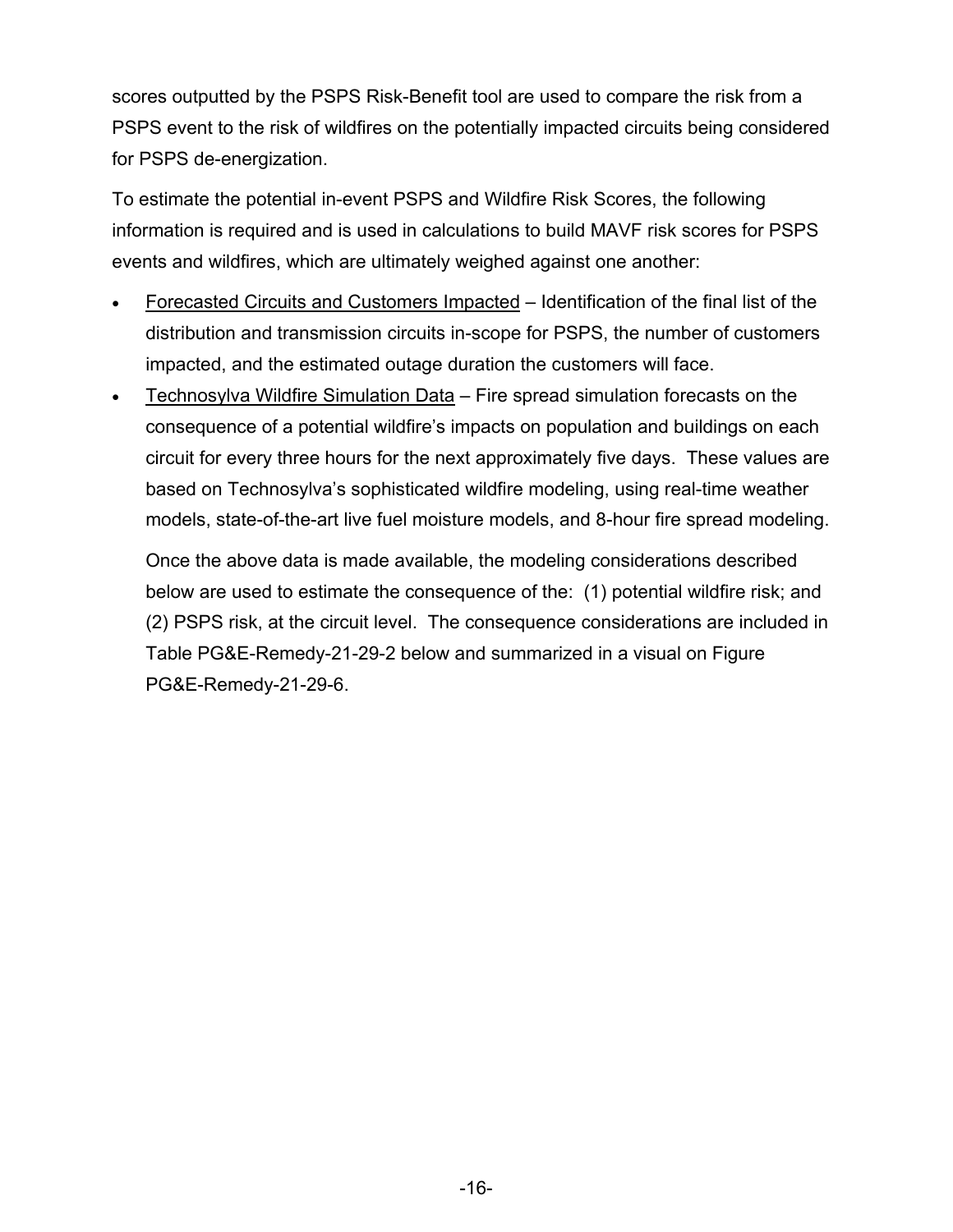#### **TABLE PG&E-REMEDY-21-29-2: 2021 PSPS RISK BENEFIT MODEL CONSIDERATIONS**

| Consequence<br>Type | <b>Wildfire Consequence Considerations</b>                                                                                                                                                            | <b>PSPS Consequence Considerations</b>                                                                                                                                                                                              |
|---------------------|-------------------------------------------------------------------------------------------------------------------------------------------------------------------------------------------------------|-------------------------------------------------------------------------------------------------------------------------------------------------------------------------------------------------------------------------------------|
| Safety              | Calculated based on maximum<br>population impacts derived from<br>Technosylva wildfire simulation models<br>and a fatality ratio based on National<br>Fire Protection Association data.               | Calculated from an estimate of Equivalent<br>Fatalities (EF) per million Customer<br>Minutes Interrupted (MMCI). EF/MMCI<br>ratio is estimated from previous PG&E<br>PSPS and other large external outage<br>events. <sup>(a)</sup> |
| Reliability         | N/A                                                                                                                                                                                                   | Calculated directly from the potential<br>number of customers impacted and outage<br>duration based on customer minutes<br>interrupted.                                                                                             |
| Financial           | Calculated based on maximum building<br>impacts derived from Technosylva<br>wildfire simulation models and a cost per<br>structure burned previously evaluated in<br>2020 RAMP Report. <sup>(b)</sup> | Calculated based on two financial<br>estimates: (1) distribution of a lump sum<br>cost of execution across all relevant<br>circuits, and (2) an estimated proxy cost<br>per customer per PSPS event. <sup>(c)</sup>                 |
|                     |                                                                                                                                                                                                       |                                                                                                                                                                                                                                     |

- (a) Previous PG&E PSPS events include 2019-2020 events, and other large external outage events include 2003 Northeast Blackout in New York City, 2011 Southwest Blackout in San Diego, 2012 Derecho Windstorms, 2012 Superstorm Sandy, and 2017 Hurricane Irma.
- (b) See Application 20-06-012.
- (c) The assumptions used in these calculations, including the proxy cost per customer per PSPS event, are subject to be updated and are not intended to prejudge or create precedent with regard to the development of more precise values of resiliency or cost of PSPS metrics being considered in other ongoing proceedings at the CPUC, such as the Risk-Based Decision-Making Rulemaking [R.20.07.013] and the Microgrid and Resiliency Strategies.

#### **FIGURE PG&E-REMEDY-21-29-6: VISUAL REPRESENTATION OF PSPS RISK BENEFIT TOOL**

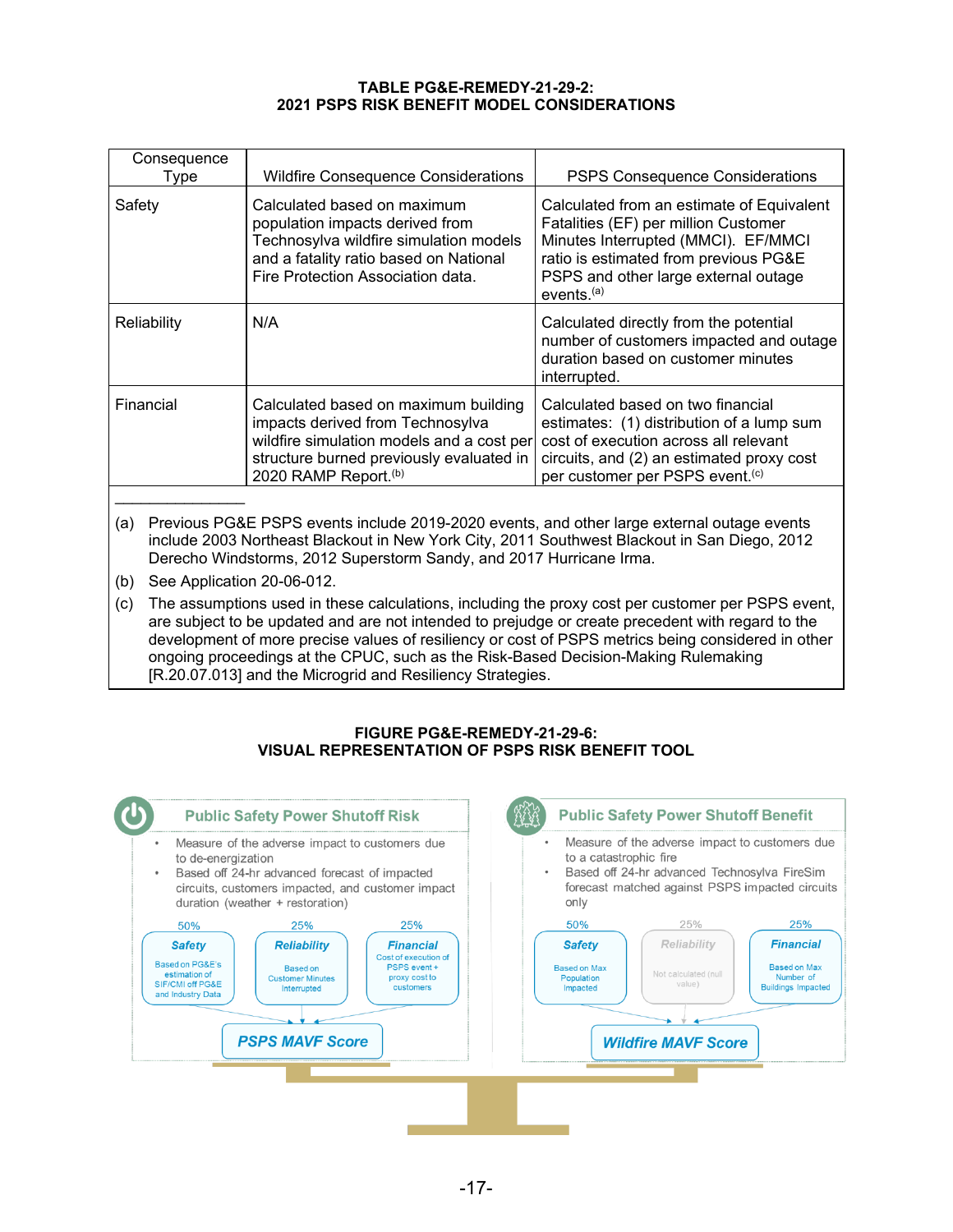This assessment provides the ability to compare the associated risks between the two scenarios. Once the risk-benefit model calculates the impacts between the PSPS event and a wildfire, it is summarized by indicating if the adverse impact from a PSPS event outweighs the risk of a wildfire.

#### **1.8. Validation of 2021 PSPS Protocols and Thresholds**

This section addresses PG&E's examination of the adequacy of the 2021 PSPS Protocols and the determination of the guidance thresholds for the 2021 PSPS Protocols. At the end of this section, we describe how we used many different resources and tools to verify and test our 2021 PSPS Protocols and its guidance thresholds.

To evaluate if the 2021 PSPS Protocols captures large, catastrophic wind-driven fires, PG&E built a verification dataset by extracting the PSPS guidance for recent fires that have occurred in PG&E's service territory from 2012 to 2020. Based on the historical review of incidents, verification of event dates, and the guidance sensitivity and calibration analysis, a CFP<sub>D</sub> value of nine was chosen as the quantitative threshold guidance value to consider for PSPS on the distribution system. The mFPCs and CFP<sup>D</sup> guidance that is determined from Technosylva was also evaluated in this fashion.

To establish the PSPS threshold of nine, we performed numerous sensitivity studies in backcast mode for calibration and validation. In 2021, this involved running 68 different versions of the combined distribution PSPS guidance through hourly historical data from 2008 to 2020 to calibrate PSPS guidance. This included simulating and learning from more than 2,500 simulated PSPS events. Through this "lookback" analysis, we can evaluate the potential size, scope, and frequency of PSPS events (including potential customer impacts), the days PSPS events would have occurred, as well as whether utility infrastructure would have qualified for de-energization during the time period of prior fires.

The CFP<sub>D</sub> guidance value of nine is shown in Figure PG&E-Remedy-21-29-7 below with respect to recent large fires since 2012. Any fires above the nine line that met the basic mFPCs indicate PSPS would have been executed had these models and guidance been in use during these historic events. The historical results show that had this model been deployed and implemented since 2012, the new PSPS protocols would have prevented wildfires such as the Camp, Tubbs, Nuns, Atlas, Kincade, and Zogg fires. Please note that the inclusion of a fire in this analysis does not indicate that PG&E is

-18-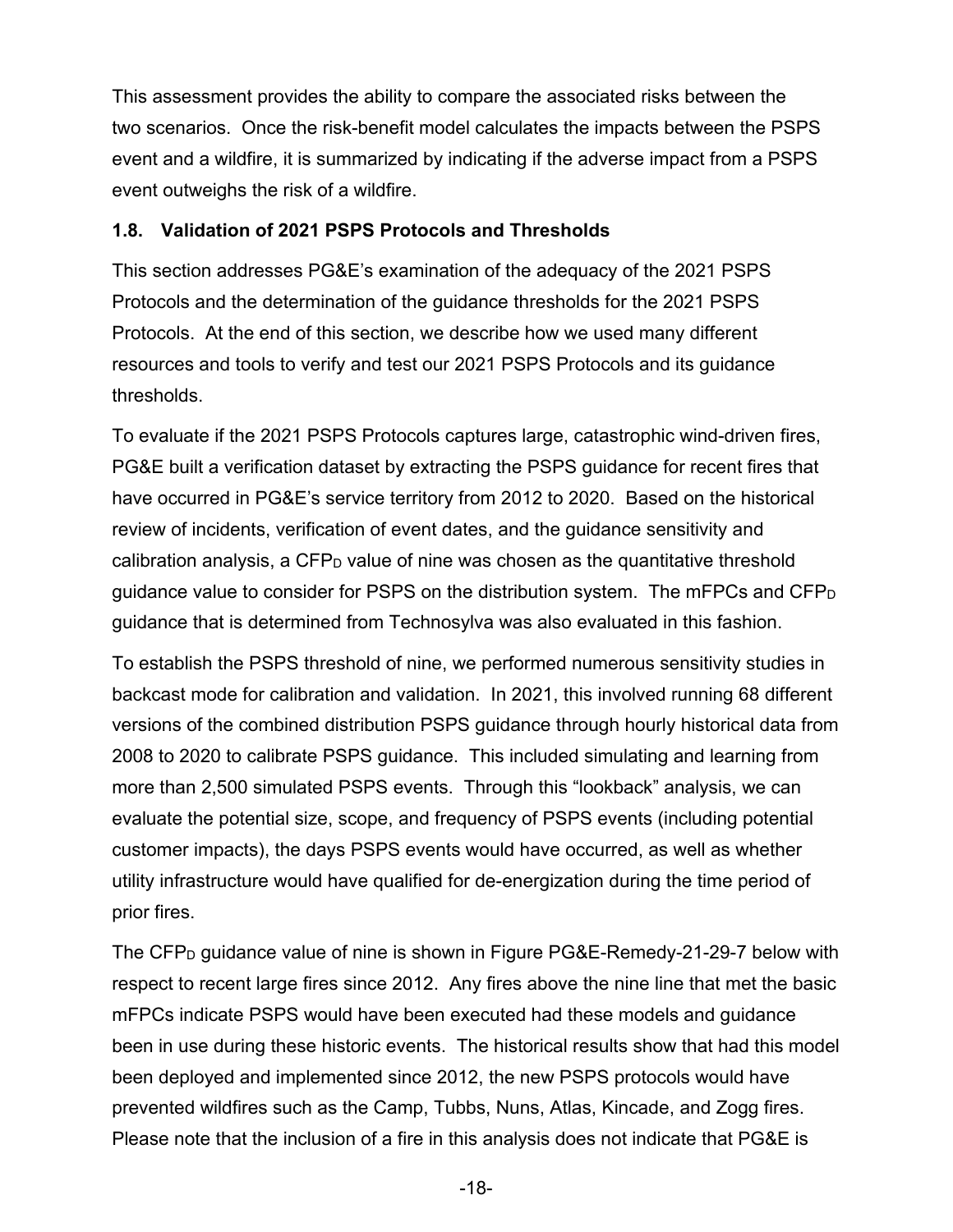directly responsible for and/or caused a fire. Instead, the fires are included for the purposes of analyzing the impact of the 2021 PSPS Protocols.

The red "x" symbols in Figure PG&E-REMEDY-21-29-7 below represent fires that were captured by the both the CFP<sub>D</sub> and Technosylva CFB. The blue dots under the line represent fires below the  $CFP<sub>D</sub>$  Guidance. Blue dots above the line represent events that did not meet the mFPC.



#### **FIGURE PG&E-REMEDY-21-29-7: CFP<sup>D</sup> GUIDANCE**

Fire Potential Index (FPI)

The analysis was a critical step to ensure the most catastrophic incidents of the past are being identified by PSPS guidance while considering the significant impacts to customers from PSPS events across multiple dimensions (e.g., duration and frequency). Furthermore, this step helps ensure that future PSPS events will capture conditions similarly present during the most catastrophic fires of the past while also balancing impacts to customers. To execute the analysis, we utilize cloud computing resources to run PSPS model guidance for every hour at every 2 x 2 km grid cell across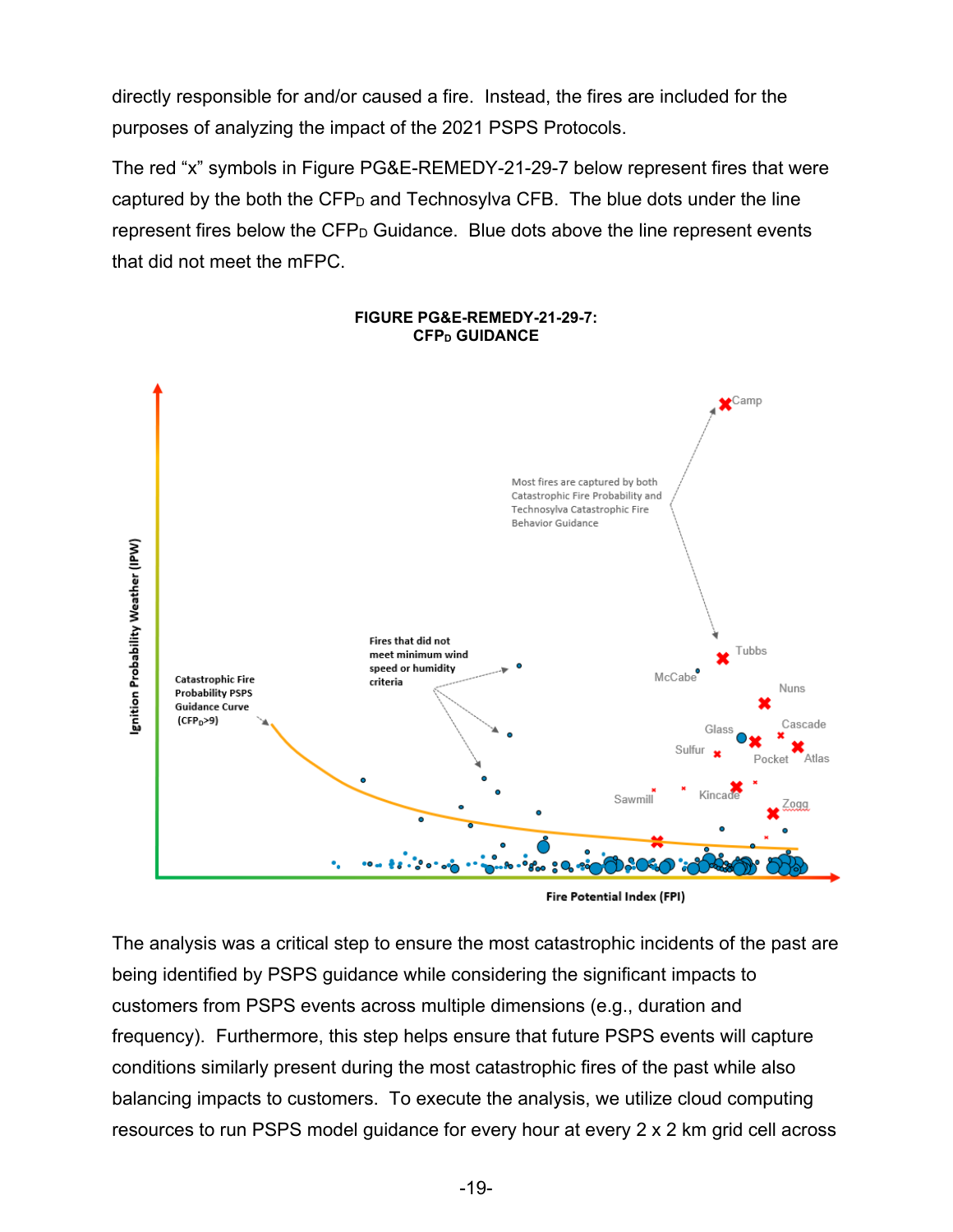the historical data set to determine the number of times and locations PSPS guidance is exceeded. Each location exceeding guidance is then grouped into events to determine the location and size of each PSPS event given the weather and fuels present at that time under the parameters of the study version. This allows us to determine if synoptic-driven events (e.g., Diablo wind events) are being identified, and if historical fires attributable to PG&E equipment may have been mitigated.

In addition to the sensitivity studies presented above, PG&E also performed extensive verification of the 2021 PSPS Protocols using several internal and external datasets. The goal of these analyses was to first determine if certain weather events are being captured (e.g., Diablo and offshore wind events), and second, to determine if lines that have been implicated in historic catastrophic fires would have been identified by the guidance. The following datasets were used in the analysis:

- National Center for Environmental Prediction North American Regional Reanalysis Archive (NARR) synoptic weather maps [external];
- Climatology of Diablo wind events [internal];
- Historical fire occurrence data compiled by federal agencies [external];
- Hourly high-resolution wind maps from the climatology data set [internal];
- Distribution and transmission outage history [internal];
- RFWs from the NWS [external];
- High risk of potential large fires due to wind from the GACC [external];
- The weather signal database [internal]; and
- Exploratory and dynamic dashboards created with internal and external data [internal].

The paragraphs below explain how we leveraged external and internal data to verify its 2021 PSPS Protocols guidance thresholds.

#### NARR Archive:

PG&E has acquired the NARR archive data dating back to 1995 and produced over 2 million maps that can be utilized to study past events. These maps are also useful to study the antecedent conditions leading up to the event such as the extent (or lack thereof) of precipitation events and heat waves. When the PSPS models are run through the climatology, each event identified is compared against the NARR archive by a meteorologist to determine the large-scale atmospheric features present for each event.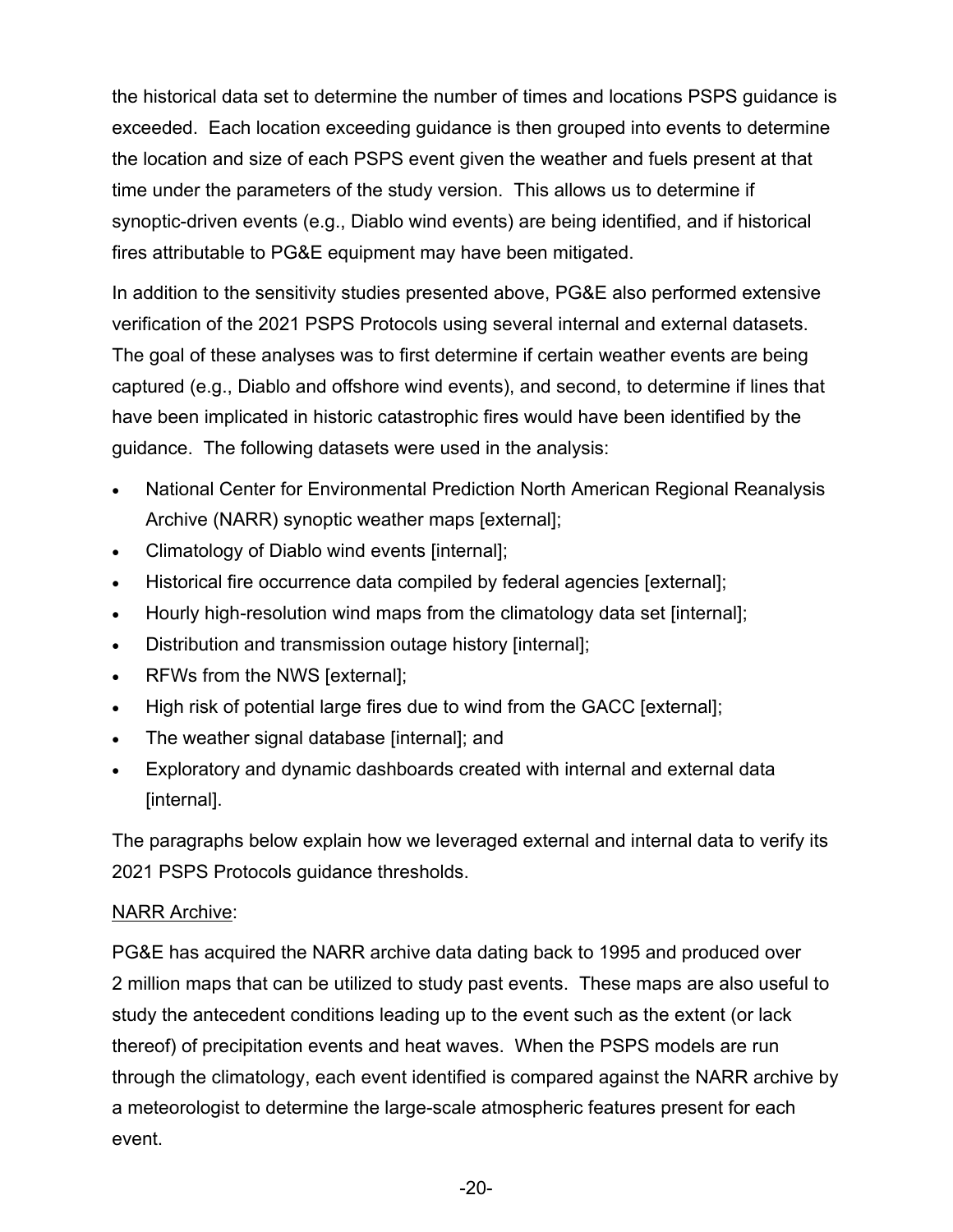# Climatology of Diablo Wind Events:

PG&E also leverages the latest academic research on Diablo Wind events that use surface-based observations to create a climatology of Diablo wind events. We adapted the criteria and processed it hour-by-hour through the 31-year weather climatology to determine the frequency, magnitude, and timing of Diablo winds. The output of this analysis was a 31-year calendar of Diablo wind events experienced in the PG&E territory. As it relates to PSPS directly, the strongest Diablo wind events were evaluated to verify if PSPS guidance also selects these days for potential PSPS events. Using the days identified by PSPS guidance and the Diablo event list, a high-level comparison was completed to evaluate overlap of the events. Any events that did not meet PSPS guidance were evaluated further using additional data sources described in this section. For example, the NARR archive proved useful, as antecedent conditions such as rainfall before an event and the magnitude of the event could be evaluated.

### PG&E's Weather Signal Database:

PG&E's Meteorology team built, and continues to maintain, a 'weather signal' database that flags each day from January 1, 1995 to present that experienced any weather-related outages on the distribution system and the main weather driver (e.g., heat, low-elevation snow, northeast wind, winter storm, etc.) for these outages. If distribution outage activity is not driven by weather, the day is classified as a "Blue Sky"**9** day, meaning that weather was not a main driver of outage activity. This dataset combines weather and distribution outage activity that allows rapid filtering of events based on the main weather drivers. To validate PSPS guidance, we used a combination of "Northeast"**10** wind days and "Blue-Sky" days.

The PSPS guidance was validated against all Northeast wind days in the database. This is similar, but complimentary to the Diablo event analysis as it also accounts for outage activity observed on those days. Events were also compared against Blue Sky

**<sup>9</sup>** The definition of a Blue Sky day is as follows: "Blue Sky Day is defined the same as a non-weather impact day (no or very limited impacts due to weather)".

**<sup>10</sup>** Our definition of a Northeast wind day is as follows: "Weather type used when strong offshore (northerly or northeast winds) result in elevated outage activity. This includes Diablo and Santa Ana wind events. An example are the classic offshore winds events where surface high pressure develops in the Upper Great Basin."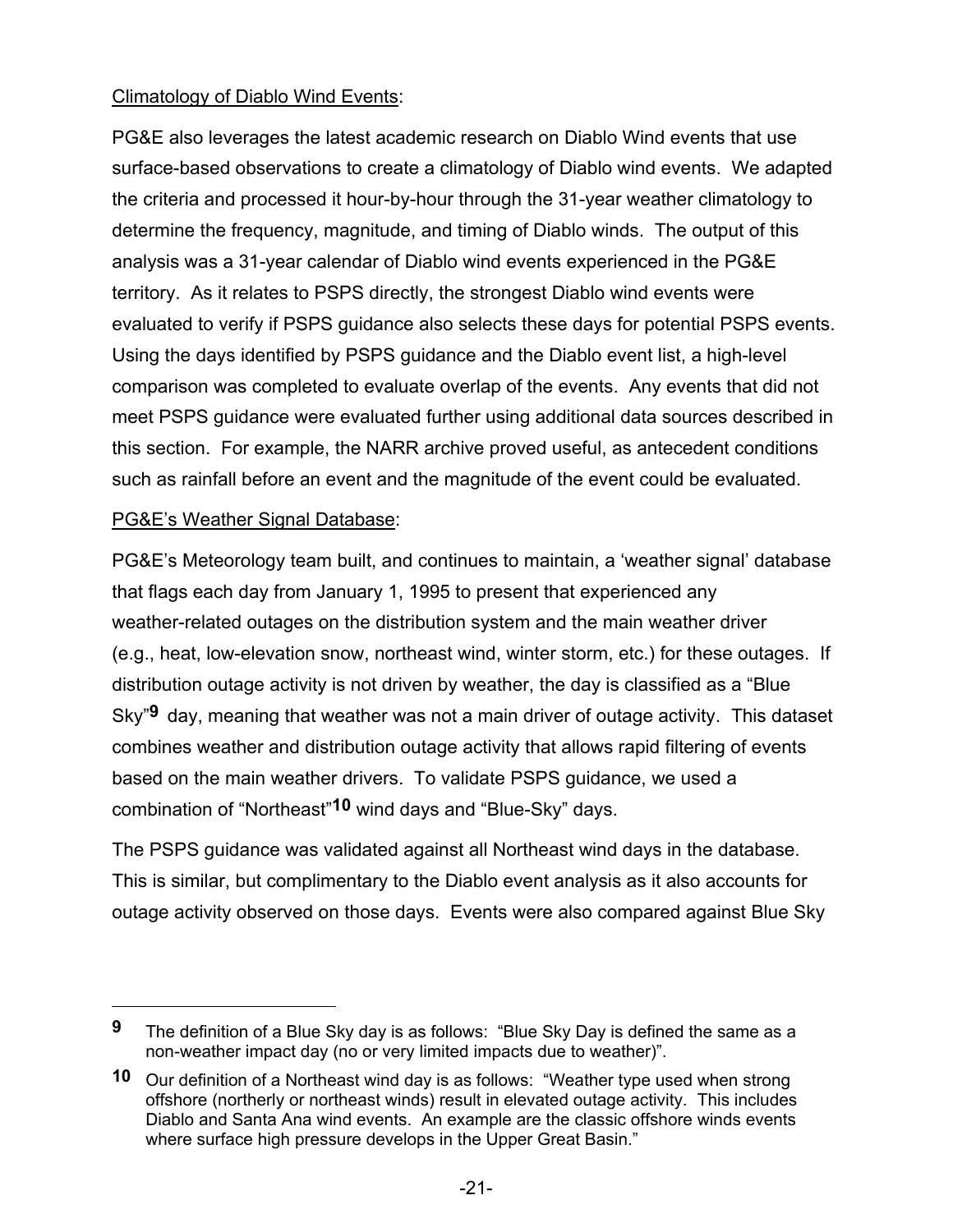days to ensure that PSPS would not be recommended for a high percentage of non-weather-impact days where little to no outage activity was observed.

#### Red Flag Warnings from the NWS:

PG&E also validated PSPS guidance against RFWs from the NWS. A RFW means warm temperatures, very low humidity, and stronger winds are expected to combine to produce an increased risk of fire danger. These RFWs were collected for the past six years (2015-2020) in shapefile format and used to evaluate the timing and spatial extent of historical RFWs against PSPS guidance. It should be noted that each NWS office in the PG&E territory has different RFW criteria, making direct and quantifiable comparison challenging. However, this dataset is used to evaluate whether RFWs were issued when PSPS guidance was met. Based on historical PSPS analysis, RFWs are expected to occur more frequently and cover a broader area than the area covered by PSPS events.

### High Risk of Potential Large Fires Due to Wind From the GACC:

PG&E also validated PSPS guidance against historical "High Risk" days from the GACCs, also known as Predictive Services. The GACCs issue High Risk Day alerts when fuel and weather conditions are predicted that historically have resulted in a significantly higher than normal chance for a new large fire or for significant growth on existing fires. Examples of critical weather conditions are high winds, low humidity, an unstable atmosphere, and very hot weather. Similar to the RFW analysis, this dataset was used to evaluate if High Risk days were issued when PSPS guidance was high. Similar to RFWs, based on historical PSPS analysis, High Risk Days are expected to occur more frequently and cover a broader area than PSPS.

#### Hourly High-Resolution Wind Maps From PG&E Climatology Data Set:

PG&E created hourly maps from high-resolution climatology and a web-based application to display any hour across 30 years. For each event that meets PSPS guidance in the climatology, these maps were evaluated by a meteorologist to better understand the nature of the event, wind speeds, antecedent conditions, and the spatial extent of strong winds. Importantly, forecast wind speeds are available in the same exact format, allowing operational meteorologists to put forecast events in perspective with historical events using the same model.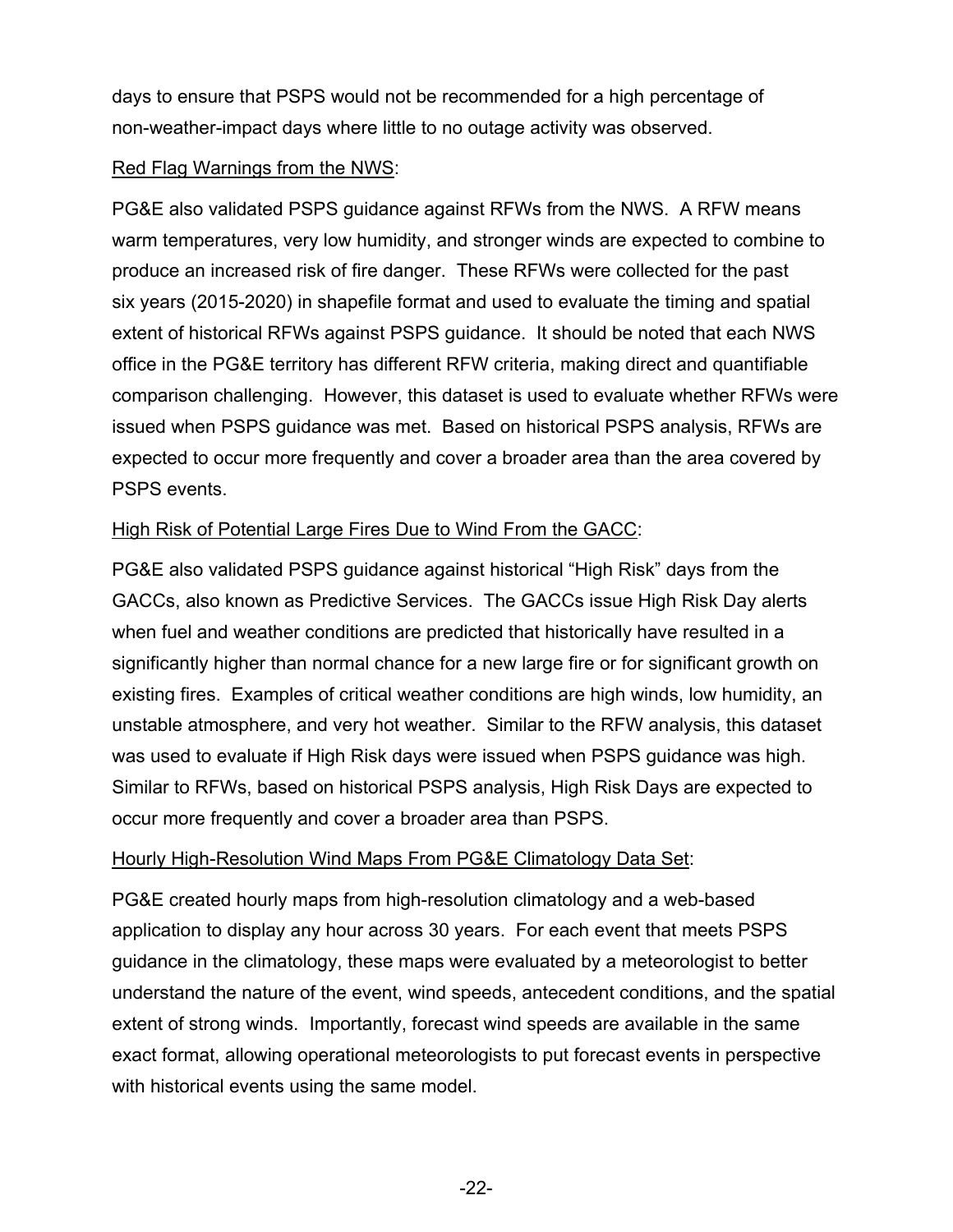### Detailed Event Dashboards:

Meteorologists and data scientists utilized the data sources described above to evaluate historical PSPS events hour-by-hour to verify the locations and times that are being flagged as meeting PSPS guidance. These dashboards are very useful to determine if historical fire events would have been flagged by PSPS guidance. Meteorologists evaluated these data sources hourly to verify model performance of the IPW model and suitability for operations. The PSPS guidance can be evaluated spatially using the dashboard map integration, while the size and timing of the event can be evaluated using the timeseries integration.

# **2. 2021 PSPS Protocols Effect on Scope, Duration, and Frequency**

Below, we describe our estimated, quantitative targets regarding the scope, frequency, and duration of forecasted PSPS events in 2021 considering both the 2020 PSPS Protocols and the current 2021 PSPS Protocols. The information included in this analysis is based on the best available data that PG&E has and is subject to further updates in accordance with further analysis.

This section directly compares the 2020 and 2021 PSPS Protocols with the objective to show the expected impacts of updating our PSPS Protocols without including the mitigation initiatives proposed in our Revised 2021 WMP. The cumulative impacts of both the updated 2021 PSPS Protocols and 2021 WMP mitigations relative to 2020 PSPS are presented in Section 3 of the response to Remedy PG&E-21-29.

### Quantitative Targets Assuming No Additional Decision Criteria – 2020 PSPS Protocols:

To determine the impacts of our 2021 PSPS Criteria on scope, duration, and frequency, we performed a look-back analysis to identify where and when PSPS events would have occurred in the past four years. The 4-year look-back study was developed using the years 2017-2020 to simulate events using the 2021 PSPS Protocols (Distribution). The estimated quantitative targets for scope, frequency, and duration are the 4-year average of the simulated events. Due to the timing of the look-back analysis, the impacts of the 2021 PSPS Protocols (Transmission) and the priority tags are not included in the analysis. To account for transmission protocols and priority tags, multipliers were applied to the 4-year average of the quantitative targets for the 2021 PSPS Protocols (Distribution).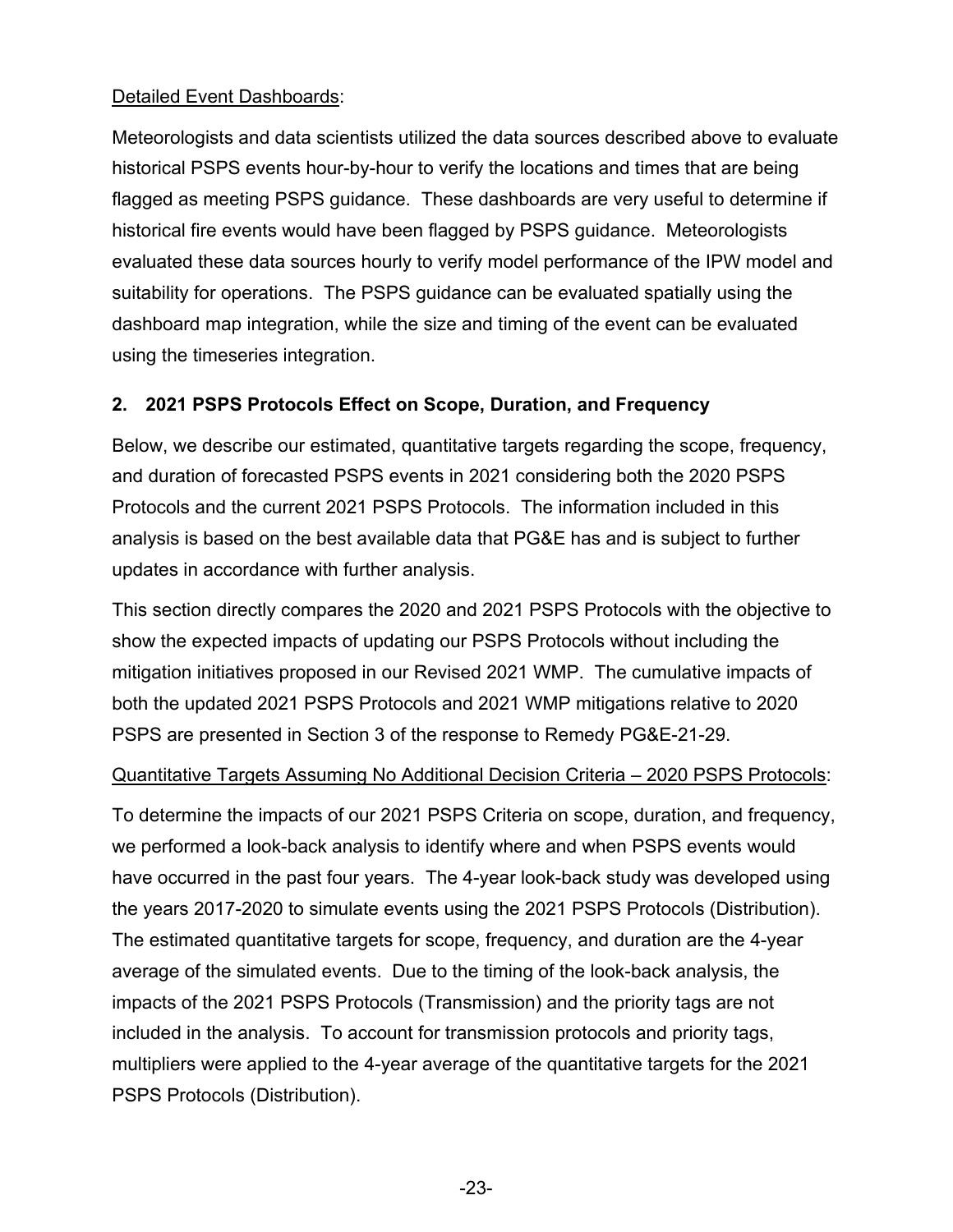We also utilized the estimated potential impacts to our PSPS scope, duration, and frequency as a result from the 2021 planned mitigations and process improvements outlined in our Revised 2021 WMP. To review the methodology for calculating these estimated reductions, please see the 2021 WMP Supplemental Filing filed on February 26, 2021 in PGE-11 (Class B). It is important to note that these forecasted reductions are estimates and not WMP commitments. As discussed throughout the Revised 2021 WMP, PSPS impacts in any given year are ultimately dependent on weather patterns and events experienced.

We had previously used a 10-year look-back study to compare the forecasted PSPS events impacts from the different PSPS Protocols. We are currently using the 4-year lookback because we consider the 4-year timeframe more representative of expected near-term future PSPS impacts for the purpose of establishing PSPS Protocols. In Tables PG&E-Remedy-21-29-4 and PG&E-Remedy-21-29-5 below, we provide a comparison of the quantitative targets due to the different PSPS Protocols and the mitigation initiatives adopted in the Revised 2021 WMP. We show both the 10-year and the 4-year lookbacks separately to show the variability caused by the weather can have among the scenarios and to tie the numbers back to those submitted in previous WMP submissions.

#### Quantitative Targets Assuming Decision Criteria Based on 2021 PSPS Protocols:

- Scope Based on the lookback analysis, the average scope of each PSPS event decreased as a result 2021 PSP Protocols. When comparing the 2020 PSPS Protocols events to the 2021 PSPS Protocol, the average event size of the PSPS events was 34 percent smaller. The average event size was reduced due to the inclusion of machine learning for the FPI and IPW Models and HFRA**11** updates which resulted in scopes that further covered rural/less populated areas when compared to the 2020 PSPS Protocols. Incorporating Revised 2021 WMP mitigations will further decrease scope relative to 2020 PSPS Protocols, as shown in Table PG&E-Remedy-21-29-3.
- Duration The average duration per event decreased as a result of the 2021 PSPS Protocols. When comparing the 2020 PSPS Protocols events to the 2021 PSPS Protocols the average duration of the PSPS events incorporating the 2021 PSPS

**<sup>11</sup>** For more information about HFRAs, please see Revised 2021 WMP, pp. 85-89.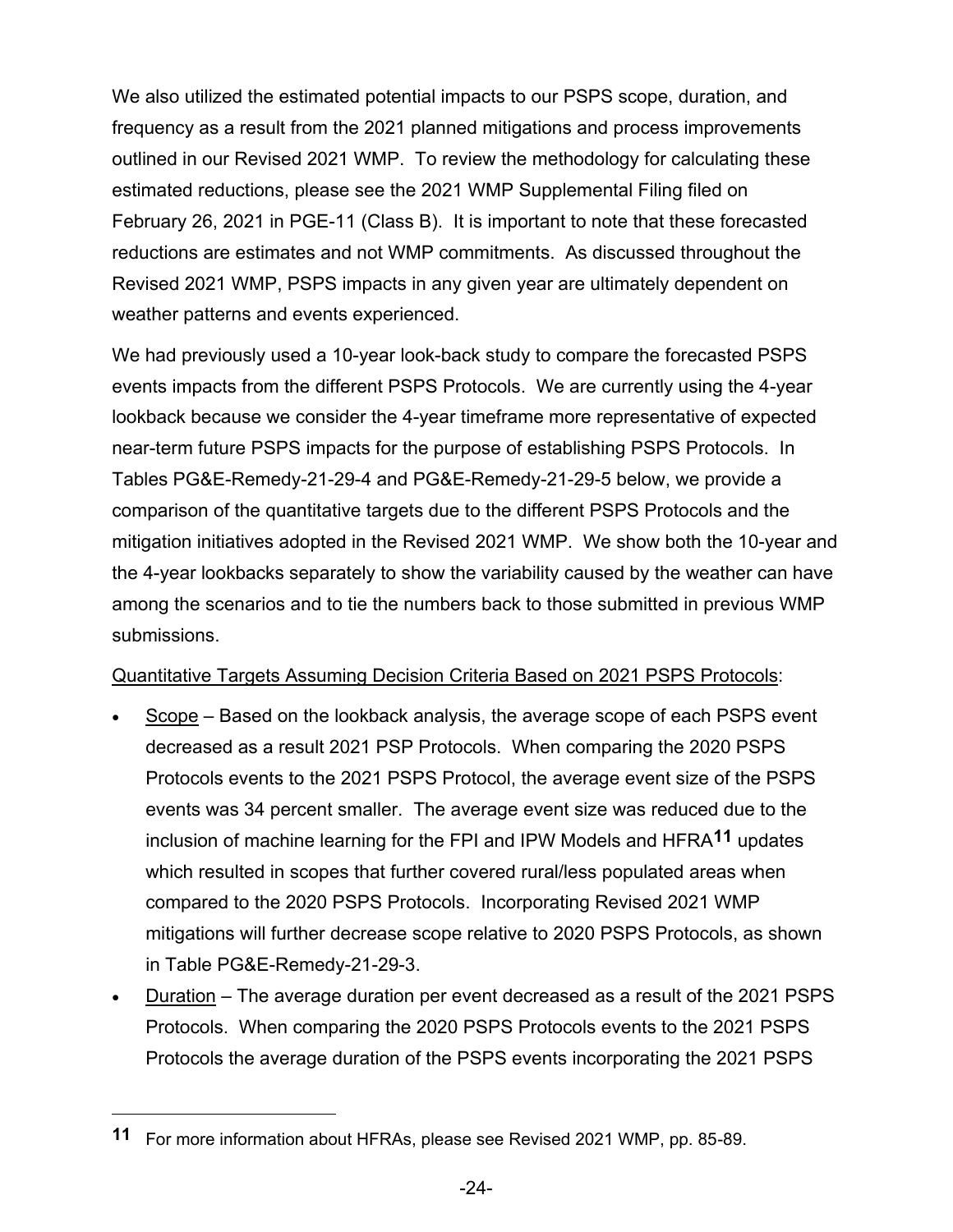Protocols was 6 percent shorter. The average event duration decreased partly due to the different factors in the 2021 PSPS Protocols.

• Frequency – This 4-year look-back analysis resulted in the 2020 PSPS Protocols producing 18 total PSPS events from 2017 to 2020. Under the same lookback analysis, the 2021 PSPS criteria lookback analysis produced 19 events. Thus, the 2021 PSPS criteria increased the amount of PSPS events by 1, which represents a 6 percent increase in PSPS frequency over the 4-year look-back.

#### **TABLE PG&E-REMEDY-21-29-3: EVENT-LEVEL COMPARISON OF PSPS PROTOCOLS BASED ON A 4-YEAR LOOKBACK**

|                                                                                                                                                                                                                                                                                                    | Event<br>Frequency      | Average Event<br>Duration $(a)$ | Average Event<br><b>Customer Count</b> | Largest Event<br>Customer<br>Count |
|----------------------------------------------------------------------------------------------------------------------------------------------------------------------------------------------------------------------------------------------------------------------------------------------------|-------------------------|---------------------------------|----------------------------------------|------------------------------------|
| 2020 PSPS Protocols                                                                                                                                                                                                                                                                                | 4.5 events per<br>vear  | 39.6 hours                      | 160 thousand<br>customers              | 553 thousand<br>customers          |
| 2021 PSPS Protocols                                                                                                                                                                                                                                                                                | 4.75 events<br>per year | 37.1 hours                      | 105 thousand<br>customers              | 530 thousand<br>customers          |
| Note: This analysis contains both PSPS transmission and distribution effects, which is different than<br>the information shared with the Commission on August 31, 2021 which only included PSPS<br>distribution impacts.<br>Includes 10.7 hours of total of restoration and switching time.<br>(a) |                         |                                 |                                        |                                    |

In Table PG&E-Remedy-21-29-4 and Table PG&E-Remedy-21-29-5 below, we provide a systemwide comparison of the 2020 PSPS Protocols, 2020 PSPS Protocols with 2021

WMP mitigations and Tree Overstrike and Priority Tags, 2021 PSPS Protocols, and 2021 PSPS Protocols with 2021 WMP mitigations. The comparison is of the quantitative targets due to the different PSPS Protocols and the mitigation initiatives adopted in the Revised 2021 WMP. We show both the 10-year and the 4-year lookbacks separately to lay out a fair and logical comparison among the scenarios.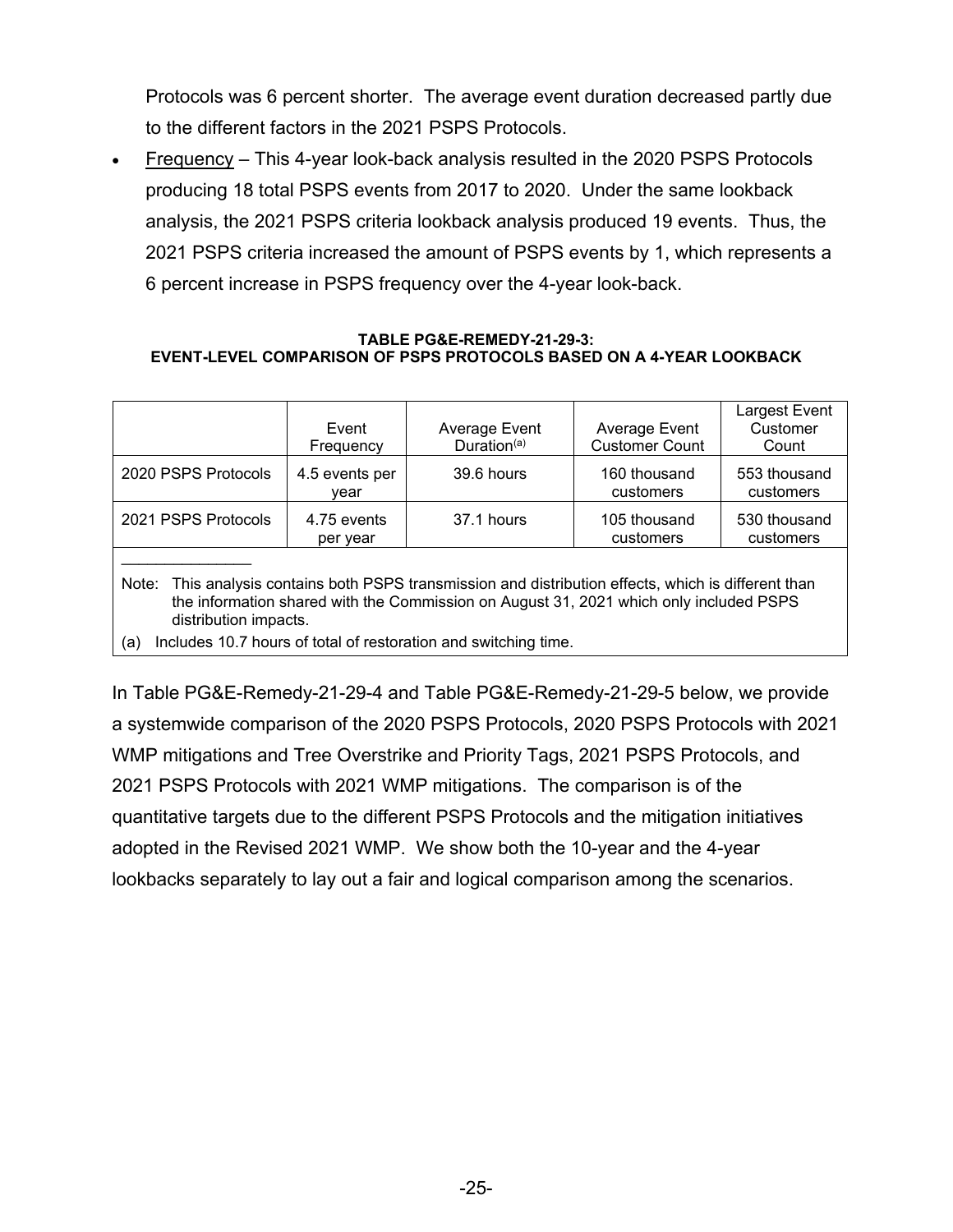#### **TABLE PG&E-REMEDY-21-29-4: SYSTEMWIDE COMPARISON OF PSPS PROTOCOLS AND HOW THEY AFFECT PSPS SCOPE, DURATION, AND FREQUENCY BASED ON 4-YEAR LOOKBACK AND AVERAGE (2017-2020)**

|                                                                                                                                   | Frequency<br>(Events<br>Per Year) | Scope<br>(Thousands<br>of Customers<br>Impacted Per<br>Year) | Duration<br>(Millions of<br>Customer<br>Hours Per<br>Year) |
|-----------------------------------------------------------------------------------------------------------------------------------|-----------------------------------|--------------------------------------------------------------|------------------------------------------------------------|
| 2020 PSPS Protocols <sup>(a)</sup>                                                                                                | 4.50                              | 1.147                                                        | 54.9                                                       |
| 2020 PSPS Protocols with 2021 Planned WMP<br>Mitigations and with Tree Overstrike Inclusion and<br>Priority Tags <sup>(b)</sup>   | 7.88                              | 1,522                                                        | 69.2                                                       |
| 2021 PSPS Protocols                                                                                                               | 4.75                              | 497                                                          | 18.8                                                       |
| 2021 PSPS Protocols with 2021 Planned WMP<br>Mitigations                                                                          | 4.75                              | 457                                                          | 17.0                                                       |
| 2021 Wildfire Mitigation Plan Report, February 5, 2021, Attachment 1 - All Data Tables<br>(a)<br>Required by 2021 WMP Guidelines. |                                   |                                                              |                                                            |

(b) 2021 Wildfire Mitigation Plan Report – Revised, June 3, 2021, Attachment 1 – All Data Tables Required by 2021 WMP Guidelines.

#### **TABLE PG&E-REMEDY-21-29-5:**

#### **COMPARISON OF PSPS PROTOCOLS AND HOW THEY AFFECT PSPS SCOPE, DURATION, AND FREQUENCY BASED ON 10-YEAR LOOKBACK AND AVERAGE (2011-2020)**

|                                                                                                                         | Frequency<br>(Events<br>Per Year) <sup>(a)</sup> | Scope<br>(Thousands<br>of Customers<br>Impacted Per<br>Year) | Duration<br>(Millions of<br>Customer<br>Hours Per<br>Year) |
|-------------------------------------------------------------------------------------------------------------------------|--------------------------------------------------|--------------------------------------------------------------|------------------------------------------------------------|
| 2020 PSPS Protocols                                                                                                     | 2.94                                             | 566                                                          | 25.9                                                       |
| 2020 PSPS Protocols with 2021 Planned WMP<br>Mitigations and with Tree Overstrike Inclusion and<br><b>Priority Tags</b> | 5.11                                             | 844                                                          | 36.9                                                       |
| 2021 PSPS Protocols                                                                                                     | 2.91                                             | 204                                                          | 7.4                                                        |
| 2021 PSPS Protocols with 2021 Planned WMP<br>Mitigations                                                                | 2.91                                             | 187                                                          | 6.7                                                        |

(a) When using the 10-year lookback data set the average event count for the 2020 PSPS Protocols is higher than the 2021 PSPS protocols. The inverse is observed when comparing the 4-year lookback data sets, even with close results. The variance occurs because the 10-year lookback contains additional springtime PSPS events that meet the 2020 PSPS Protocols thresholds but do not meet the 2021 PSPS Protocols thresholds. We attribute the variance to the inclusion of a minimum requirement for Herbaceous live fuels in the 2021 PSPS Protocols model.

\_\_\_\_\_\_\_\_\_\_\_\_\_\_\_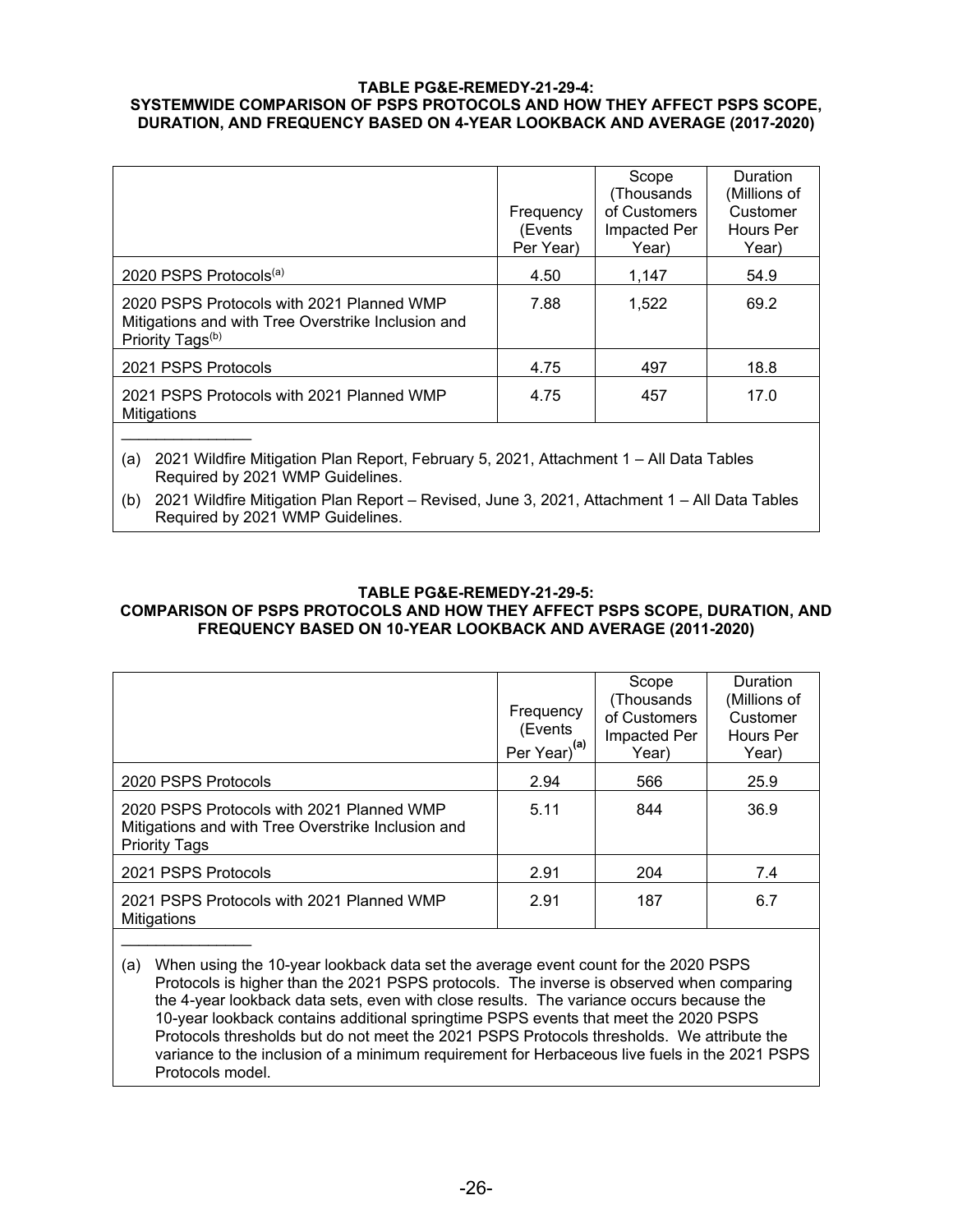In order to describe the impacts of the Revised 2021 WMP mitigations and changes to 2021 PSPS protocols, we are providing as Attachment

"2021WMP\_OEISRemedy\_PGE-21-29\_Atch01" an update to Table 11 that compares PSPS forecasts based on the 2021 PSPS Protocols, and the 2021 PSPS Protocols with the 2021 WMP Planned mitigations. Please see 2021WMP\_OEISRemedy\_PGE-21-29\_Atch01.

# **3. Effects of 2021 PSPS Protocols and Revised 2021 WMP Mitigations Relative to 2020 PSPS Protocols**

Section 2 directly compared the 2020 and 2021 PSPS Protocols with the objective to show the expected impacts of updating our PSPS Protocols. As described in our Revised 2021 WMP, PG&E has also committed to expanding the reach of our PSPS mitigations, which is expected to further reduce the impacts of PSPS on our customers. This section illustrates the potential cumulative impacts of both the updated 2021 PSPS Protocols and 2021 WMP mitigations relative to 2020 PSPS Protocols with the goal to provide a more holistic view of the total change in PSPS impacts. Therefore, the reductions in PSPS scope and duration shown in Table PG&E-Remedy-21-29-6 are slightly larger in magnitude than those shown in the protocols-only comparison in Section 2 above.

With the updated 2021 PSPS Protocols, PG&E now estimates the following changes over the 2020 PSPS Protocols. To calculate the effects of the Revised 2021 WMP mitigations combined with 2021 PSPS Protocols we analyzed two years of PSPS events and identified which customers and circuits could have remained energized had the mitigations been in place. The Revised 2021 WMP mitigations would have resulted in the 2021 PSPS scope being reduced by 8 percent and duration by 2 percent when compared to the 2021 PSPS scope without WMP Mitigations. This analysis also indicated that the effects of the Revised 2021 WMP mitigations combined with 2021 PSPS Protocols would have reduced PSPS scope by 40 percent, duration by 8 percent, and increased frequency by 6 percent when compared to 2020 PSPS protocols without the Revised 2021 WMP mitigations. To illustrate the effect of our Revised 2021 WMP mitigations and the updated 2021 PSPS Protocols we have developed the following four scenarios:

• Scenario 1 – Scenario 1 is based off the 2020 PSPS Protocols and our planned Revised 2021 WMP mitigations and is compared to our 2021 PSPS Protocols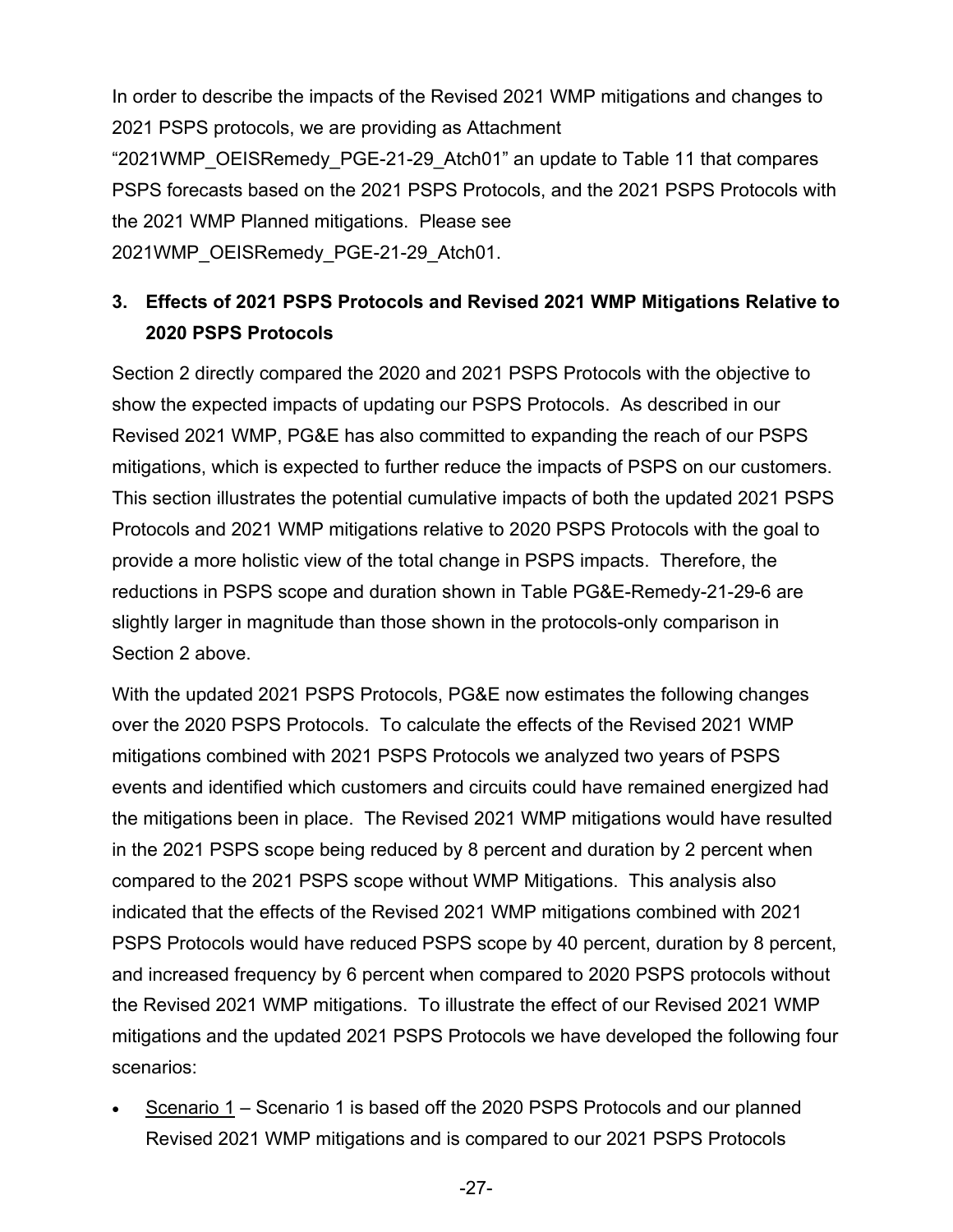without the Revised 2021 WMP mitigations. The reductions were calculated based on 2020 PSPS Protocols and illustrate the effect of the planned mitigation, infrastructure and process work as outlined in Remedy 3.b, Remedy 4 and the workpapers attached as 2021 WMP\_Revision\_PGE\_01\_Atch01 in the Revised 2021 WMP.

- Scenario 2 Scenario 2 illustrates the difference between our 2020 PSPS Protocols and our 2020 PSPS Protocols Plus Tree Overstrike Potential and Priority Tags. This scenario is also compared to our 2020 PSPS Protocols without Revised 2021 WMP mitigations. Note that the average event size and scope shrink as there are more comparatively small events with the added overstrike and priority tree criteria which brings the overall averages down while frequency of events increases.
- Scenario 3 Scenario 3 illustrates the effects of the Revised 2021 WMP mitigations with our current 2020 PSPS Protocols Plus Tree Overstrike Potential and Priority Tags in comparison to the 2020 PSPS Protocols only and is compared to our 2021 PSPS Protocols without the Revised 2021 WMP mitigations. This forecast best estimates the expected scope of PSPS impacts as a result of our current PSPS protocols assuming all Revised 2021 WMP mitigations were completed.
- Scenario 4 Scenario 4 illustrates the effects of the Revised 2021 WMP mitigations with our current 2021 PSPS Protocols and is compared to our 2021 PSPS Protocols without the Revised 2021 WMP mitigations. This forecast best estimates the expected scope of PSPS impacts as a result of our current PSPS protocols assuming all Revised 2021 WMP mitigations were completed.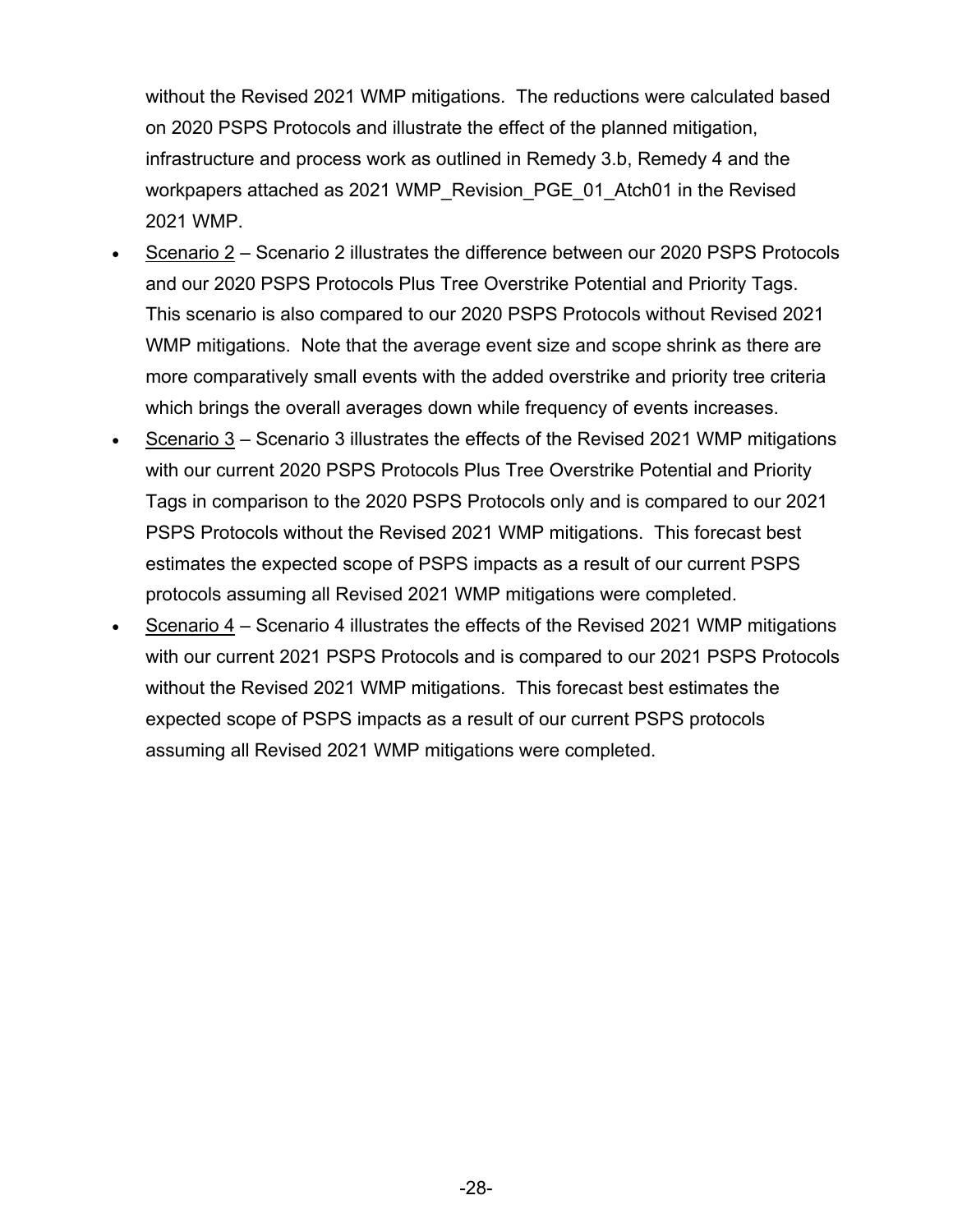#### **TABLE PG&E-REMEDY-21-29-6: SCENARIO ANALYSIS FOR REDUCTION IN PSPS SCOPE, DURATION, AND FREQUENCY AS A RESULT OF PLANNED 2021 PSPS MITIGATIONS WHEN COMPARED TO 2020 PSPS PROTOCOLS WITHOUT 2021 WMP MITIGATIONS AS A BASELINE**

|                                                                                          | Scenario 1:                                            | Scenario 2                                                                                                                                      | Scenario 3:                                                                                                                                                                                  | Scenario 4:                                               |
|------------------------------------------------------------------------------------------|--------------------------------------------------------|-------------------------------------------------------------------------------------------------------------------------------------------------|----------------------------------------------------------------------------------------------------------------------------------------------------------------------------------------------|-----------------------------------------------------------|
|                                                                                          | 2020 PSPS<br>Protocols with<br>2021 WMP<br>Mitigations | 2020 PSPS<br><b>Protocols Plus</b><br>Overstrike<br>Potential and<br>Priority Tags in<br>Comparison to<br>2020 PSPS<br>Protocols <sup>(a)</sup> | 2020 PSPS<br><b>Protocols Plus</b><br><b>Tree Overstrike</b><br>Potential and<br><b>Priority Tags</b><br>and2021 WMP<br>Mitigations in<br>Comparison to<br>our 2020 PSPS<br><b>Protocols</b> | 2021 PSPS<br>Protocols and 2021<br><b>WMP Mitigations</b> |
| Average PSPS<br>Scope per Event                                                          | 8 percent<br>Reduction                                 | 7 percent<br>Reduction                                                                                                                          | 14 percent<br>Reduction                                                                                                                                                                      | 40 percent<br>Reduction                                   |
| Per-Customer<br><b>Duration Per</b><br>Event                                             | 2 percent<br>Reduction                                 | 2 percent<br>Reduction                                                                                                                          | 4 percent<br>Reduction                                                                                                                                                                       | 8 percent Reduction                                       |
| <b>Event Frequency</b>                                                                   | No Impact<br>Relative to 2019<br>and 2020              | 74 percent<br>Increase                                                                                                                          | 74 percent<br>Increase                                                                                                                                                                       | 6 percent Increase                                        |
| When compared to the 2020 PSPS Protocols, the scope and duration of the 2020 PSPS<br>(a) |                                                        |                                                                                                                                                 |                                                                                                                                                                                              |                                                           |

(a) When compared to the 2020 PSPS Protocols, the scope and duration of the 2020 PSPS Protocols Plus Tree Overstrike and Priority Tags decrease, on average, as a result smaller size and shorter duration of the additional events.

The results displayed in Table PG&E-Remedy-21-29-6 show the Per-Customer Event duration decreasing by 8 percent as the PSPS events are forecasted to decrease duration.

In order provide the effects of the 2021 PSPS Protocols on mitigation initiatives we are providing as Attachment "2021WMP\_OEISRemedy\_PGE-21-29\_Atch02" an updated version of the 2021 Revised WMP TABLE PG&E-REVISION NOTICE-8.3-1 to 8.3-3**12** with the estimated quantitative reductions to frequency, scope, and duration based on the current 2021 PSPS Protocols. Please see 2021WMP\_OEISRemedy\_PGE-21-29\_Atch02.

# **4. 2021 PSPS Protocols Whitepaper**

To provide additional information about our current 2021 PSPS Protocols, we are attached to this response to Remedy PG&E-21-29 a whitepaper we developed to

**<sup>12</sup>** Revised 2021 WMP, pp. 1003-1018.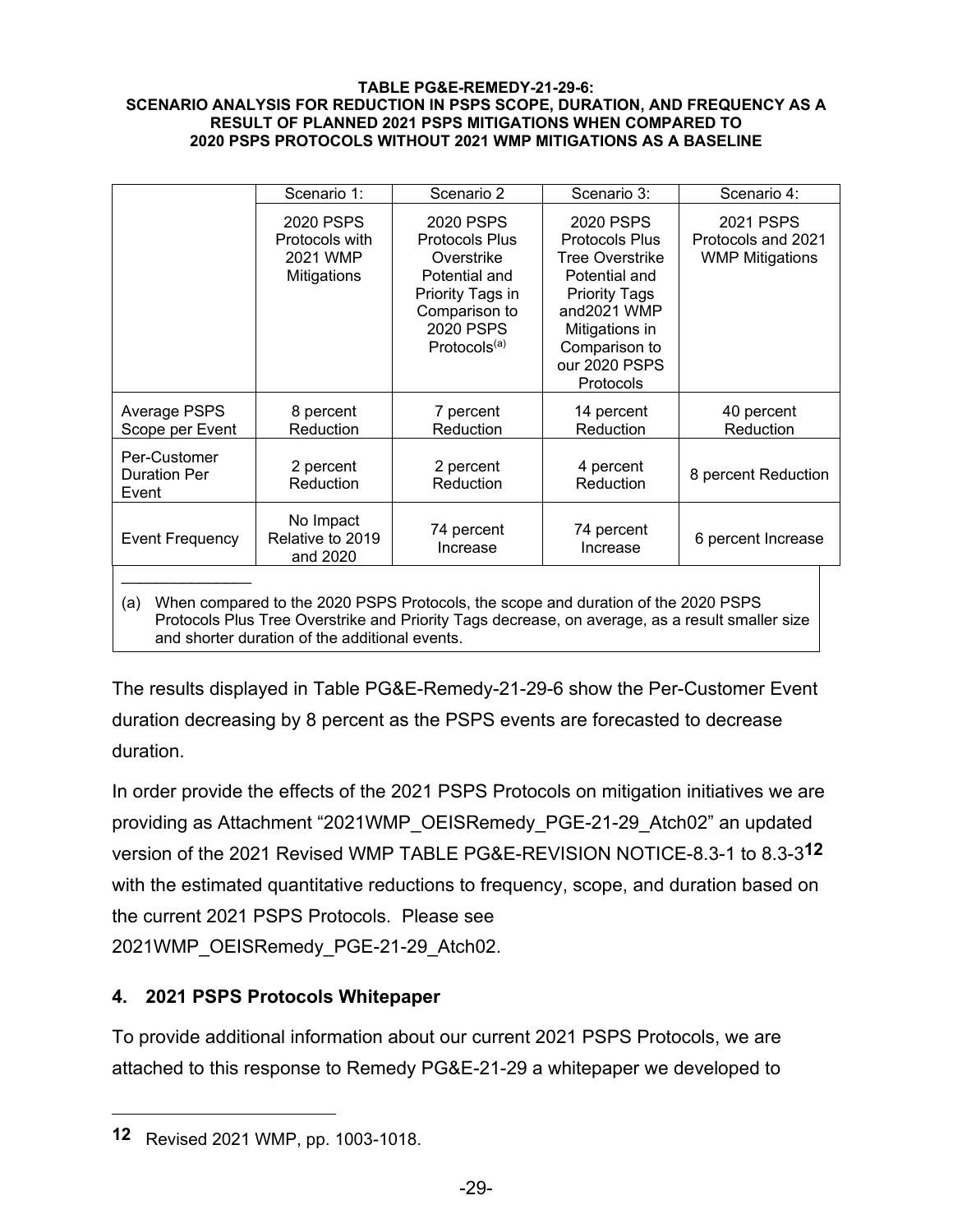explain the primary steps in our 2021 PSPS Protocols. Please see 2021WMP\_OEISRemedy\_PGE-21-29\_Atch03.

# **5. Attachment List**

- Attachment 1 2021WMP\_OEISRemedy\_PGE-21-29\_Atch01
- Attachment 2 2021WMP\_OEISRemedy\_PGE-21-29\_Atch0[2](https://pge.sharepoint.com/:x:/r/sites/CWSP2021WMP/_layouts/15/Doc.aspx?sourcedoc=%7B1D897F37-54B3-4630-B1D8-E5FEB36025B2%7D&file=PGE-21-29%20-%20Part%202%20-%20Table%2011.xlsx&action=default&mobileredirect=true)
- Attachment 3 2021 WMP\_OEISRemedy\_PGE-21-29\_Atch03

# **6. Change Order Report**

In this section, we provide a Change Order Report consistent with the direction provided in Remedy PG&E-21-29 and using the Change Order Report outline provided in Office of Energy Infrastructure Safety's Final Action Statement issued September 22, 2021.

- i. The proposed change
	- a. The initiative being altered with reference to where in the WMP the initiative is discussed

PG&E is proposing a Change Order to update its 2021 PSPS Protocols. The 2020 PSPS Protocols Plus Tree Overstrike Potential and Priority Tags were described on pages 979-982 of the Revised 2021 WMP. The 2021 PSPS protocols replace the 2020 PSPS Protocols Plus Tree Overstrike Potential and Priority Tags described in the Revised 2021 WMP. The 2021 PSPS Protocols are described in detail above in Sections 1-4 of this response to Remedy PG&E-21-29. This Change Order modifies and updates the following sections of the Revised 2021 WMP:

- (1) Sections 8.2.2, 8.2.6, 8.2.7, and 8.2.9
- (2) Table 11 PSPS Projections
- (3) Tables 8.3-1, 8.3-2, and 8.3-3 PSPS Impact Mitigation Commitments
- b. The planned budget of that initiative

PG&E does not expect the change of our PSPS Protocols to alter the planned financial budget projections for any of the mitigation initiatives included in the Revised WMP 2021. In addition, we are not proposing to update the planned budget for any initiative.

- c. The type of change being proposed, reported as one of the following:
	- i. Increase in scale
	- ii. Decrease in scale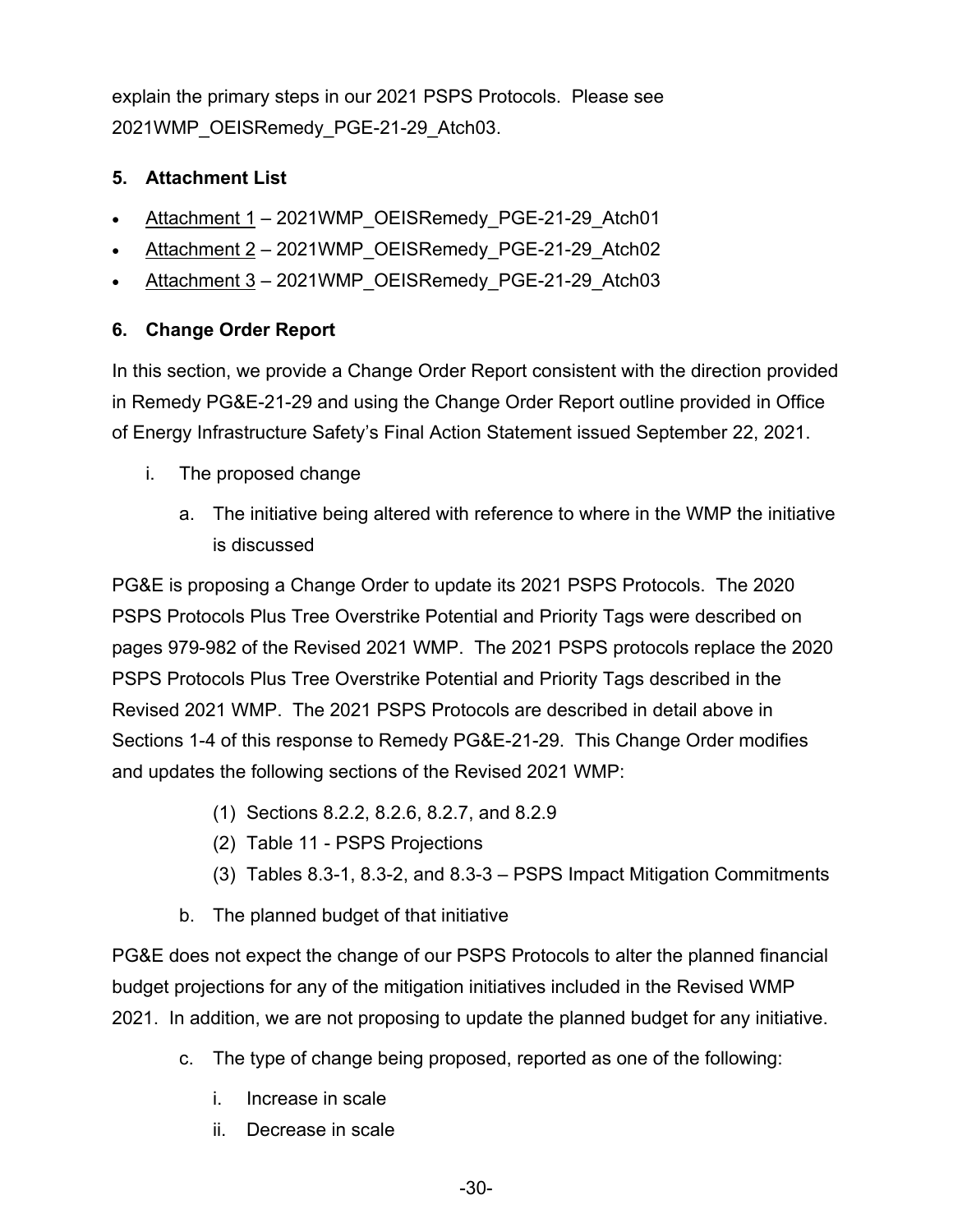- iii. Change in prioritization
- iv. Change in deployment timing
- v. Change in work being done
- vi. Other change (described)

The expected impact from the 2021 PSPS Protocols on the PSPS scale (scope, duration, and frequency) can be seen in Table PG&E-Remedy-21-29-3 to Table PG&E-Remedy-21-29-5 above. PG&E deployed the 2021 PSPS Protocols (Distribution) in August 2021 and the 2021 PSPS Protocols (Transmission) in September 2021. The 2021 PSPS Protocols (Distribution and Transmission) were approved by the Wildfire Risk Governance Steering Committee in July 2021, and September 2021, respectively. We do not expect any changes in prioritization and work being done due to the update of the 2021 PSPS Protocols.

d. Detailed Description of The Proposed Change

Please refer to Section 1 above which describes in detail PG&E's 2021 PSPS Protocols.

ii. Justification for the Proposed Change

We are proposing to change the PSPS Protocols to more accurately forecast catastrophic wildfire risk based on the most up to date resources we have developed. PG&E's PSPS decision-making models and protocols have evolved since the PSPS program inception in 2018. After each PSPS season, we evaluate the lessons learned from the previous season and worked to improve the input data sets and weather prediction, as well as to test new models to inform better when PSPS should be applied.

- a. In what way, if any, does the change address or improve:
	- i. Completeness
	- ii. Technical feasibility of the initiative
	- iii. Effectiveness of the initiative
	- iv. Resource use efficiency over portfolio of WMP initiatives

We do not expect the update to our 2021 PSPS Protocols to modify the completeness, technical feasibility, or resource use efficiency over the portfolio of WMP initiatives. In terms of effectiveness, our 2021 PSPS Protocols are more granular, and we expect them to be more accurate at capturing wildfire risk. Please see Sections 1-3 above for